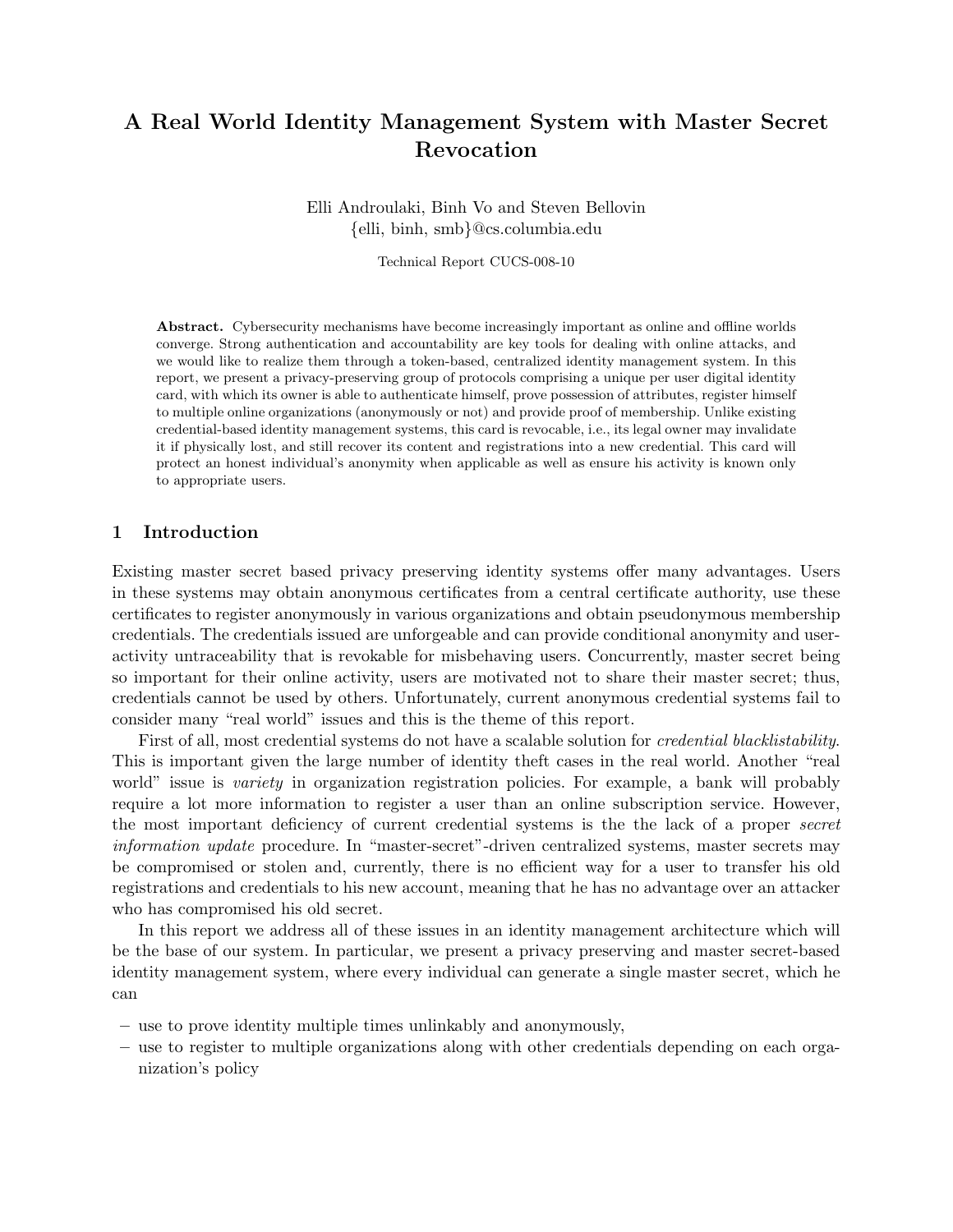- update in a manner that recursively updates all generated sub-credentials
- recover, when lost or destroyed

We emphasize the fact that our system is deployable, in other words:

- we make "real world" assumptions on our adversary's powers,
- we consider "real world" settings for the various organizations
- we propose protocols that scale for a large group of participants

Organization. This report is organized as follows: in sections 2, 3.2 and 3.3 we present the architecture, threat model and requirements of our system; in section 4 we present our protocols, while in section 5 we elaborate on how privacy, security and security are incorporated in our protocols.

# 2 A centralized privacy-preserving architecture

As mentioned before, in our system individuals have a single identity, register with a public authority, and obtain government-issued credentials. Individuals may use these credentials to participate in a number of real-world interactions, which include, without being limited to, the most important id-based activities of an individual, such as handling of employment, management of bank accounts, verification of specific attributes of the individual (e.g. legal drinking age), and registration in multiple online or offline clubs, associations or services. As discussed in section ??, our identity management system consists of the following entities:

- Users, who may interact with other users or organizations in order to perform various tasks. A single user should map directly to a citizen.
- The Registration Authority  $(RA)$ , which is responsible for registering users and managing the construction, modification, and destruction of government-issued credentials. In keeping with the mapping between users and citizens, this will likely be realized by a country's official citizenship registry, for example the social security office.
- $-$  Special financial organizations, who include employers that form employment relationships with users and banks that allow users to open accounts for the purpose of storing cash and handling financial transactions.
- $-$  Non-financial organizations, who may wish to extend membership to users and are not responsible for tax reporting. Such organizations may include gym centers, schools, commercial websites, etc.

Currently in the real world, citizens collaborate with an authority similar to RA to issue a national identity card. This card provides a physical proof of identity which they use to open accounts in banks, to be employed and receive their payments, and to prove their age. However, users are not currently required to prove their national identity in online communications and, thus, cannot be punished for misbehaving in these systems. In order to deal with this, we propose an architecture, where each valid user interacts with RA to obtain credentials stored in an identity card IDC. Each user with an IDC can prove that he is associated with a valid national identity without revealing it. He can thus open bank accounts, register to many other online and offline organizations, while assuring them that he can be held accountable if he misbehaves according to their established policy. In the following section we will elaborate on the specifications of our system.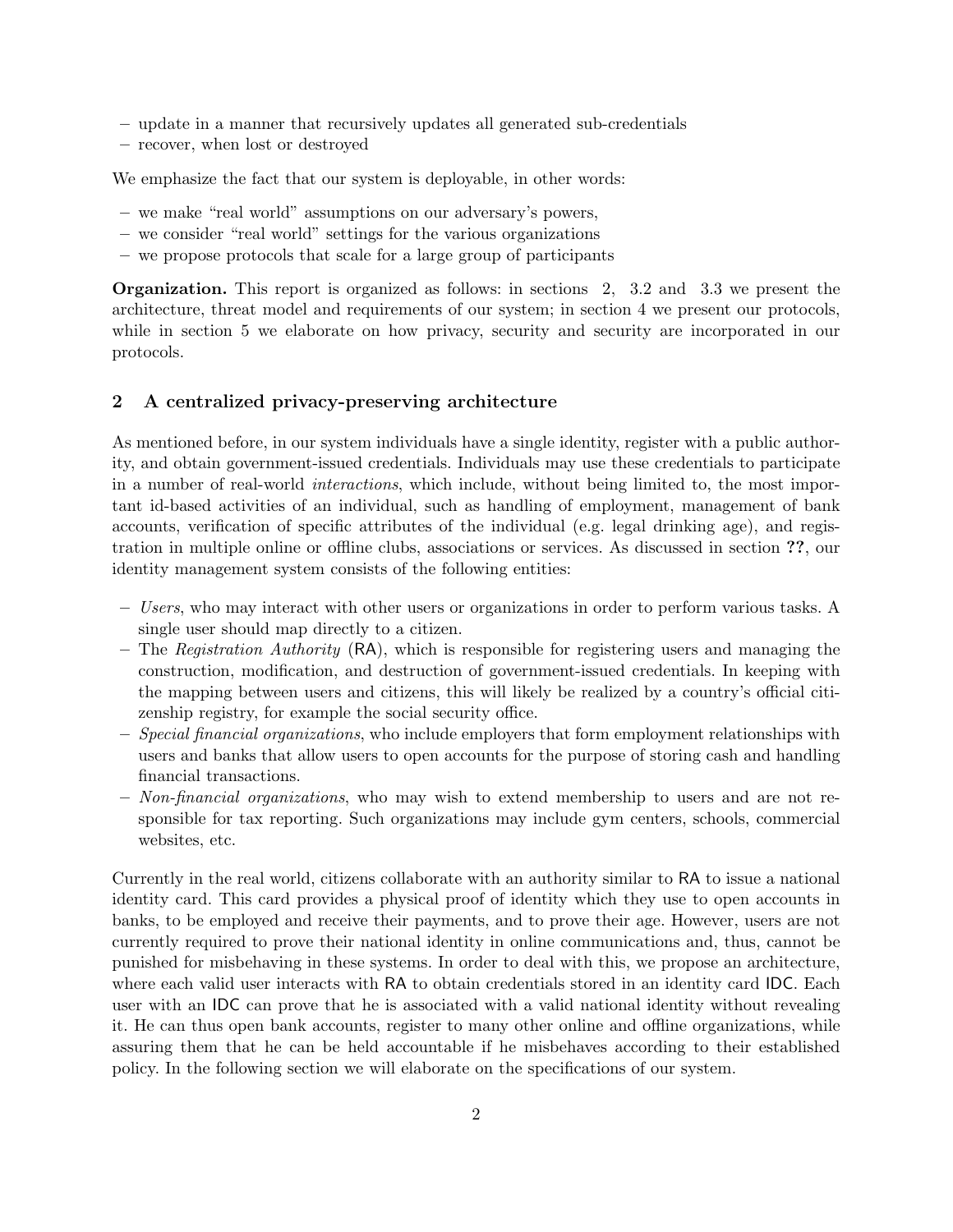# 3 A model for Privacy Preserving Identity Management

To achieve the required user-activity centralization — imposed by our needs for accountability and strong authentication — in our system, each user U generates a unique master secret  $ms<sub>U</sub>$ , which will be accounted for when the former misbehaves.<sup>1</sup> Users must use their master secret to authenticate themselves towards multiple organizations and are thus highly motivated not to share it. Seemingly contradictory to accountability, privacy requires that IDC-ownership demonstration does not leak any information regarding its owner or link multiple interactions of the latter. To achieve the aforementioned properties we use [taks07] (see section 4.1) as a base for the user-membership in our system (RA-registration). The registration authority RA maintains two important databases: the  $DB_{RA}$ , where the registered-user information is stored, and the  $BL_{RA}$ , which serves card and user blacklistability purposes. In addition RA maintains  $BL_{RA}^{hold}$ , a temporary list of the anonymous owners of accounts in debt.

Apart from the generation and validation of his  $m_{\text{U}}$ , each user U collaborates with the RA to issue three types of credentials, which are stored in U's IDC and can be used to demonstrate U-validity multiple times anonymously:

- 1. a registration credential regtick, which authorizes U as a valid user of the system and serves user-blacklistability purposes,
- 2. a wallet of one-time-use credentials perm-credentials, which can be used for U to register to various organizations, and
- 3. a wallet of one-time-use cred-credentials, which can be used for U to register to organizations, who limit registrations to one per user, i.e., hospitals etc.

Every time U registers to an organization, he makes use of his  $m_{\text{SI}}$  to demonstrate knowledge of his regtick, and to use one of his credentials. The transcripts of these demonstrations will be used as the local identity of U within the organization and serve blacklistability purposes when U misbehaves. Afterwards, U may have credentials generated within that organization using any known anonymous credential system depending on the type of the organization.

In addition to his registration credentials, U may apply for a number of attribute credentials from the RA, such as possession of driving license or of a car, adulthood, etc. and their time of validity may vary. After verifying U's real-world validity, RA issues blind attribute related permissions, attcredentials, bound to U's  $ms<sub>U</sub>$ , for the former to deposit to the corresponding attribute services. Ultimately, proof of possession of attribute att is realized through proof of U-membership to the corresponding (att) group. U contacts the attribute-agencies anonymously but using his regtick and att-credential and obtains membership to that group the same way he obtains membership to organizations.

To fully recover his  $ms<sub>U</sub>$  and the content of his card, when lost or compromised, U participates in a recovery setup protocol which has two important phases. The first one is performed at the end of his RA-registration, where U shares his ms<sub>U</sub> and a recovery secret key  $dk_{U}$  in a shared secret fashion;  $d_{U}$  will serve U-authentication purposes. The second phase takes place at the end of each organization-registration procedure, when the organization U collaborates with uses a central database,  $DB_{MS}$ , to store confidentially subscription information anonymously but authoritatively information. The latter is encrypted with the encryption key  $ek_U$  which corresponds to  $dk_U$ . Second level authentication information stored in  $RA$  ( $RegInfo_{11}$ ) and the organizations (AuthData) for each

 $1$  As we will see later on, in our system *misbehavior* is a concept, whose definition varies across different organizations.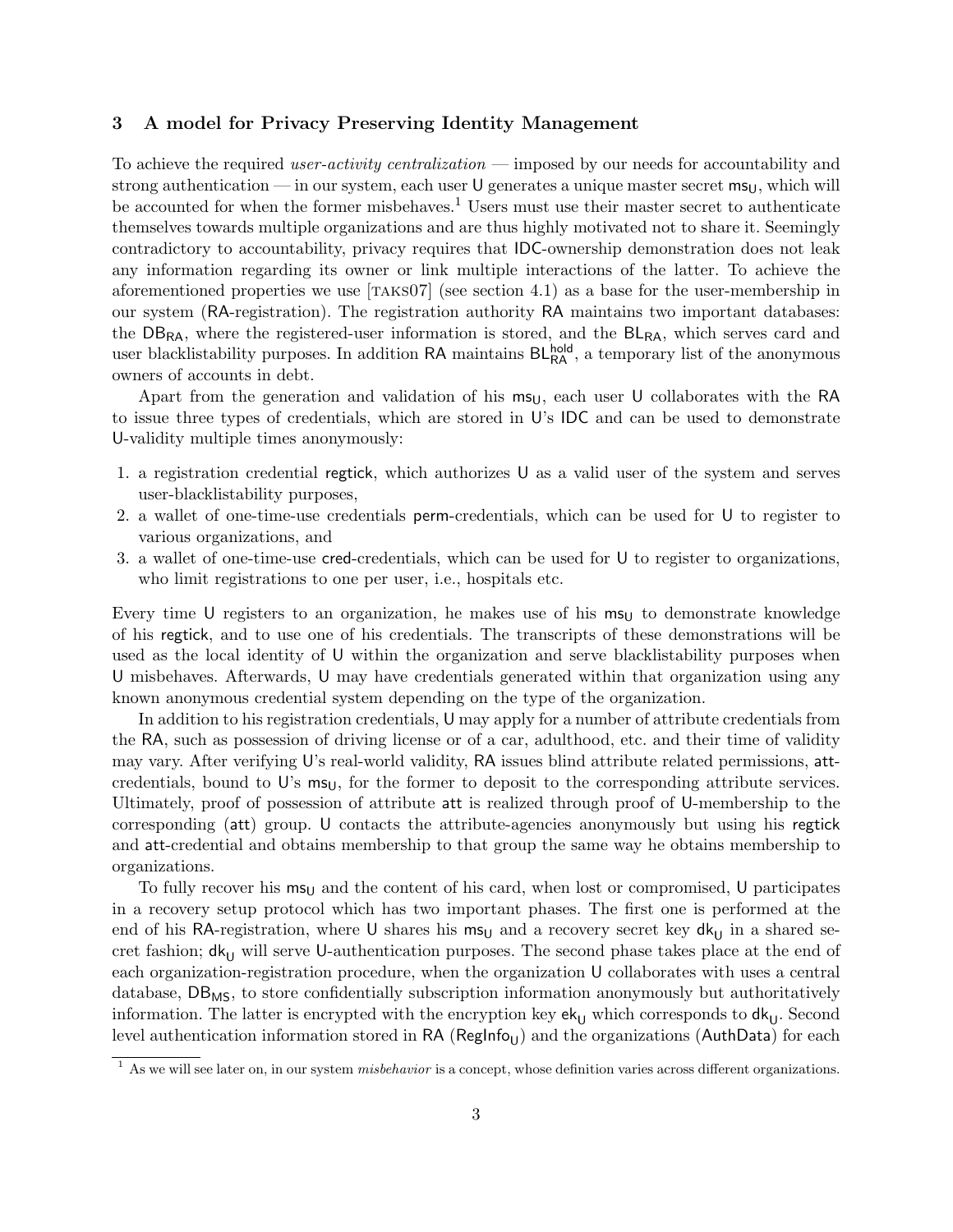member, authorize an honest user, who has lost his card and properly recovered his  $dk_{\rm U}$  to order the blacklisting of his old regtick, trace his subscriptions, prove ownership and blacklist all the credentials issued with his old master secret. An attacker in this case, would not have the appropriate information to succeed in this authentication and will thus be unable to make use of the card.

## 3.1 Operations

To define the operations of our system more strictly we will use the following notation: when an operation is an interactive procedure (or a protocol consisting of multiple procedures) between two entities A and B, we denote it by  $\langle O_A, O_B \rangle \leftarrow \text{Pro}(I_C)[A(I_A), B(I_B)]$ , where Pro is the name of the procedure (or protocol).  $O_A$  (resp.  $O_B$ ) is the private output of A (resp. B),  $I_C$  is the common input of both entities, and  $I_A$  (resp.  $I_B$ ) is the private input of A (resp. B).

- 1.  $(pk_{RA}, sk_{RA}) \leftarrow \textsf{RAKeyGen}(1^k)$  is the key generation algorithm for the registration authority.
- 2.  $(pk_0, sk_0) \leftarrow \mathsf{OKeyGen}(1^k)$  is the key generation algorithm for the an organization O.
- 3.  $(pk_U, sk_U) \leftarrow \mathsf{UKeyGen}(1^k)$  is the key generation algorithm for users. We call  $pk_U$  the (master) public key of U, and  $sk_{\mathsf{U}}$  the master secret key of U.
- 4.  $\langle (si_{\text{regtick}}, \mathsf{W}_{\text{U}}^{\text{att}}, \mathsf{W}_{\text{U}}^{\text{perm/cred}})$  $\bigcup_{\mathsf{U}}^{\mathsf{perm/cred}}$ ), (regtick,  $\mathsf{DBRA}'$ ) $\rangle/\langle\bot,\bot\rangle$  ←

 $\leftarrow$  RARegistration $(pk_{RA})$ [U( $sk_{U}$ ), RA( $sk_{RA}$ , DB<sub>RA</sub>)]

is the registration of a user to the registration authority RA. The common output of this procedure is U's public registration and recovery information regtick and  $RegInfo<sub>U</sub>$  respectively. U's private output is the corresponding secret information  $si_{\text{regtick}}$ , and wallets of various credentials Watt, W<mark>u<sup>perm/cred</sup></mark>  $U$ <sup>berm/cred</sup>. RA's private output is information related to U's (and credentials') blacklisting and U's activity tracing which are stored in DBRA.

- 5.  $\langle si_{\rm att}^{\sf U}, \mathsf{CLog}_{\sf att}\rangle \leftarrow \mathsf{GrantAtt}(\mathsf{att}, \mathsf{gpk}_{\sf att})$   $[{\sf U}(pk_{\sf U}, sk_{\sf U}),$   $\mathsf{att}(\mathsf{gsk}_{\sf att})]$ . This interactive procedure between a user and an attribute service of RA and the user U to generate a certificate for ownership of attribute att. The output for the user is the secret information  $si_{\text{att}}^{\text{U}}$  regarding the att-credential  $\mathsf{cred}_{\mathsf{att}}$ . The output for the organization is some information  $\mathsf{CLog}_{\mathsf{att}}$  for the credential.
- 6.  $\langle \top, \top \rangle / \langle \bot, \bot \rangle \leftarrow$  ShowAttribute $(pk_{\mathsf{V}}, p k_{\mathsf{RA}}, \mathsf{att})$   $[\mathsf{U}(si_{\mathsf{att}}^{\mathsf{U}}, sk_{\mathsf{U}}), \mathsf{V}(si_{\mathsf{V}})]$ . A user  $\mathsf{U}$  shows possession of attribute att to a verifier V.
- 7.  $\langle T, \mathsf{SID}\rangle/\langle\bot, \bot\rangle$  ← UserAuthenticate(BL)[U(sk<sub>U</sub>, si<sub>regtick</sub>)V(sk<sub>V</sub>)], where a user U proves to a verifier V that he is not among the users in the blacklist BL. The result for the V is the transcript of U-authentication SID.
- 8.  $\langle (W_U', S, \pi), (S, \pi) \rangle / \langle \bot, \bot \rangle \leftarrow \text{ CredDemonstrate}(pk_{\mathsf{RA}}pk_{\mathsf{V}})[\mathsf{U}(sk_{\mathsf{U}} \mathsf{W}_{\mathsf{U}}), \mathsf{V}(sk_{\mathsf{V}})].$  A user  $\mathsf{U}, \text{ using }$ his wallet  $\mathsf{W}_{\mathsf{U}}$  of some type of registration credentials (perm/cred /rev), demonstrates ownership of one of them to a verifier V. Here S is the serial number connected to the credential and  $\pi$  is the proof of a valid demonstration of it.
- $9. \ \langle (W_{11}^{\text{perm/cred}})$ U  $\mathcal{O}',\mathsf{MemSec}_\mathsf{U}^\mathsf{O}),(\pi,\mathsf{MemPub}_\mathsf{U}^\mathsf{O},\mathsf{SID},\mathsf{AuthData},\mathsf{RecData},\mathsf{Do}')\rangle/\langle{\perp,\perp}\rangle \leftarrow 0$

 $\leftarrow \;\;{\sf Organ}({\sf p}$  org ${\sf Region}(pk_{\mathsf{O}},pk_{\mathsf{RA}},\mathsf{BL}_{\mathsf{RA}})$   $[{\sf U}(sk_{\mathsf{U}},si_{\mathsf{regtick}}, {\sf W}^{\sf perm/cred}_{\mathsf{U}})]$  $\mathsf{U}^{(\mathsf{perm})}$   $\mathsf{C}(sk_{\mathsf{O}},\mathsf{D}_{\mathsf{O}})$ 

is the registration of a user U to an organization O. U's private input consists of his master secret sk<sub>U</sub>, the secret related to his RA-registration si<sub>regtic</sub> as well as the wallets of his credentials W<sub>11</sub> perm/crea. His private output is secret information regarding his O-membership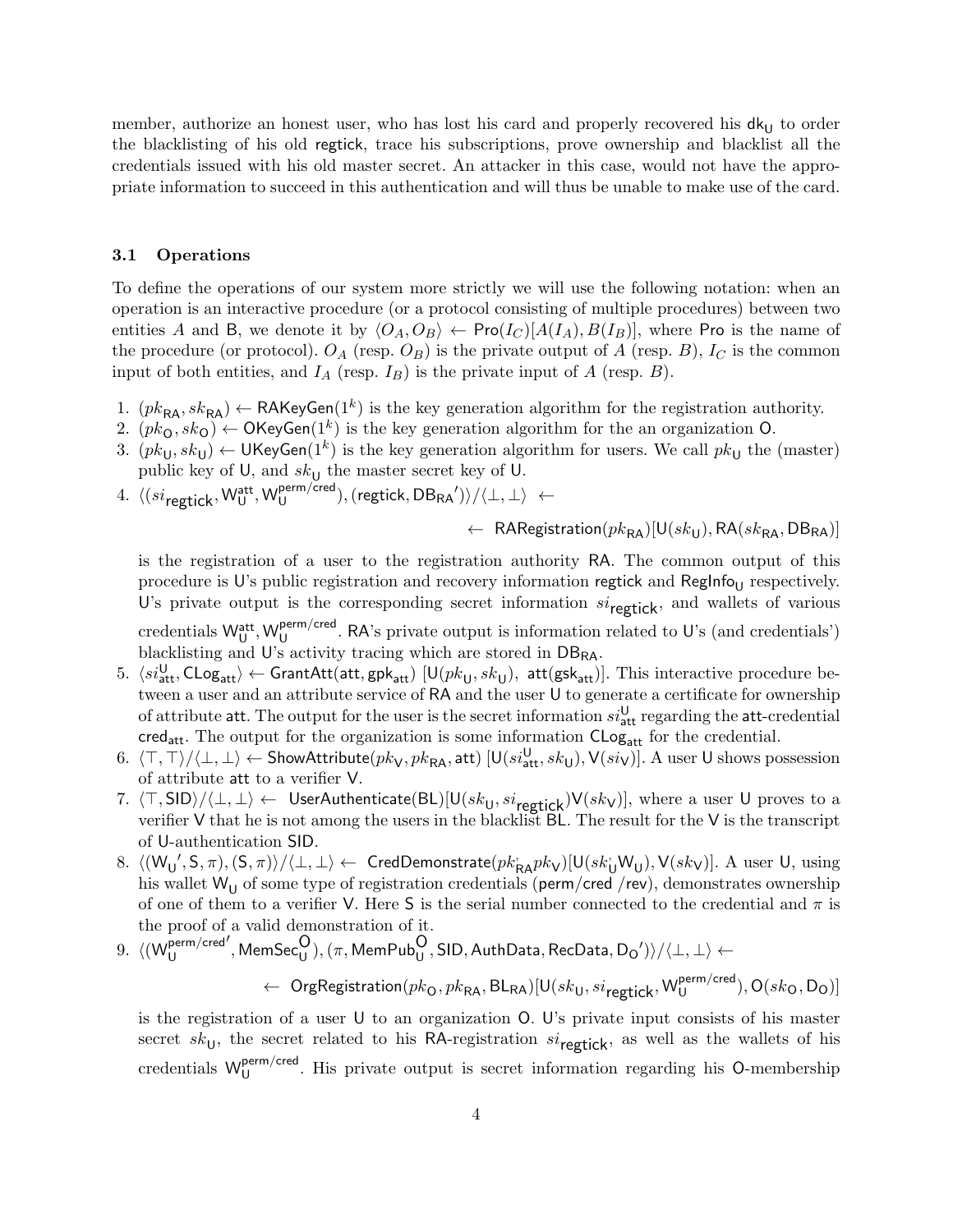MemSec $_{\text{U}}^{\text{O}}$ . The common output consists of U's membership public information MemPub $_{\text{U}}^{\text{O}}$ , and information to enable U to authenticate himself in case of IDC-loss AuthData. O obtains U-blacklisting information SID, credential validity information  $\pi$  and updates his members' database D<sub>O</sub> with the U's membership data: MemPub<sub>U</sub>,  $\pi$ , SID, AuthData. Both parties also obtain obtain RecData, which will be anonymously uploaded to  $DB_{MS}$  by  $O$ .

 $10. \ \ \langle (\mathsf{TempSec}, \mathsf{W}_{\mathsf{U}}^{\mathsf{rev}}, \mathsf{RegInfo}_{\mathsf{U}}), (\mathsf{TempPub}, \mathsf{BL}_{\mathsf{RA}}') \rangle / \langle \bot, \bot \rangle \ \gets$ 

← LossReport $(pk_{RA}, pk_U,$ regtick)[U( $sk_U, si_{\text{reotic}}$ ), RA( $sk_{RA}, BL_{RA}$ )],

where a user U reports the loss of his IDC, recovers his registration data RegInfo<sub>U</sub>, and blacklists his membership credential regtick. U obtains revocation credentials  $W_U^{\text{rev}}$  and a temporary RAmembership (TempPub, TempSec) to update his registrations.

- 11.  $\langle \top,(\texttt{BL_{RA}}') \rangle / \langle \bot, \bot \rangle$  ← RegBlackList $(\overline{pk_{RA}},$ regtick) $[\mathsf{O}(sk_{\mathsf{O}},\textsf{SID}, \textit{proof}), \mathsf{RA}(sk_{\mathsf{RA}},\textsf{SID})],$  where an organization O blacklists a userU with session id SID, who has misbehaved. O provides the session id of the misbehaving party along with proof of his misbehavior.
- 12.  $\langle \top, BL_{RA'} \rangle / \langle \bot, \bot \rangle$   $\leftarrow$  AttBlackList(S<sup>att</sup>)[U(sk<sub>U</sub>, TempSec, W<sub>U</sub><sup>rev</sup>), RA(sk<sub>RA</sub>, BL<sub>RA</sub>)], where the user U contacts again the RA to blacklist all of his attribute-related credentials.
- 13.  $\langle (\mathsf{O}, \mathsf{RecData}), \top \rangle / \langle \bot, \mathsf{BL}_\mathsf{RA'} \rangle$  ← OrgRegistrationRecovery

 $(\mathit{pk}_{\mathsf{RA}}) [\mathsf{U}(\mathsf{TempSec},\mathit{sk}_{\mathsf{U}},\mathsf{W}^{\mathsf{rev}}_{\mathsf{U}},\mathsf{S}),\mathsf{DB}_{\mathsf{MS}}(\mathsf{BL}_{\mathsf{RA}},\mathsf{RecData})]$ 

In this procedure, the user U utilizes his revocation permissions and the recovered serial numbers to trace the organizations he has registered to. U uses a piece of information contained in RecData to authenticate himself and immediately advertise blacklisting information for O.

14.  $\langle$ MemSec $_{U}^{\text{O}}$  $\mathrm{^{^{\prime }},(BL_{O}}^{\prime }, \mathsf{MemPub}_{U}^{O}%$  $\langle \rangle \rangle / \langle \bot, \bot \rangle \ \leftarrow \ \mathsf{OrgRegistributionUpdate}$ 

 $(\mathit{pk}_{\mathsf{RA}},\mathsf{RecData})[\mathsf{U}(\mathit{sk}_{\mathsf{U}},\mathsf{TempSec},\mathsf{W}^{\mathsf{rev}}_{\mathsf{U}}),\mathsf{O}(\mathit{sk}_\mathsf{O},\mathsf{AuthData},\mathsf{D}_\mathsf{O})],$ 

where the user U contacts the organization to change his credentials. U authenticates himself using RecData and the corresponding AuthData stored in  $D<sub>O</sub>$ . He then obtains new membership credentials.

- 15.  $\langle \top, \mathsf{DB}_{\mathsf{RA}}'\rangle/\langle \bot, \bot \rangle \leftarrow \mathsf{CredValidityCheck}(pk_{\mathsf{RA}}, \mathsf{S}, \pi)[\mathsf{E}(sk_\mathsf{E}), \mathsf{RA}(sk_{\mathsf{RA}}, \mathsf{DB}_{\mathsf{RA}})].$  An entity  $\mathsf{E}$  (which may be either a user or an organization) deposits the credential  $(S, \pi)$  to the RA, to check its validity. If the the credential  $(S, \pi)$  is valid and not double-used, then the credential is stored in the history database of  $DB_{RA}$ .
- 16.  $(pk_{U}, \Pi_{G})/\perp \leftarrow$  Identify(S,  $\pi_1, \pi_2$ ). If a perm or cred credential is double-used with (S,  $\pi_1$ ) and  $(S, \pi_2)$ , the RA can find the person who double-used a credential using this operation. Here,  $\Pi_G$ is a proof that  $pk_{\text{U}}$  double-used the credential with the serial number S.
- 17.  $\top/\bot \leftarrow$  VerifyGuilt(S,  $\Pi_G, pk_U$ ) outputs  $\top$  if the user U (represented by  $pk_U$ ) indeed double-used the credential with the serial number S.

### 3.2 A "real world" threat model

The threat model of our identity management system has been presented in chapter ?? The assumptions we make regarding our adversaries are based on "real-world" settings and motives. In particular, we assume that:

– Users may try to cheat. A user may try to avoid paying for his purchases or bills or falsely claim he has not received a payment. In addition, he may try to impersonate other users to use their funds (impersonation attack) or frame other users for various misbehaviors.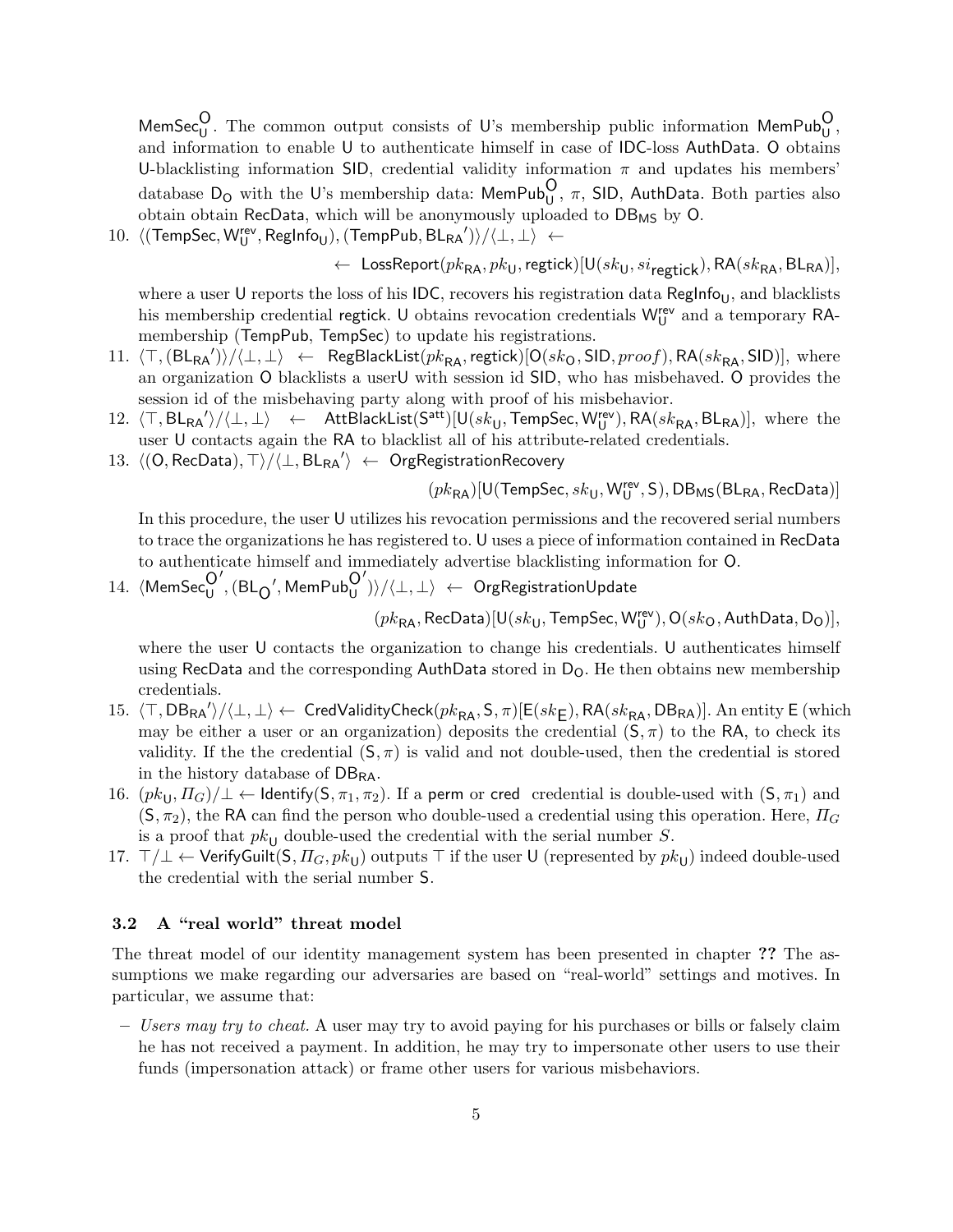- $-$  (Non-)Financial Organizations are "honest but curious". Aiming to maintain their clientele, banks, and other organizations, are trusted to perform all their functional operations correctly, i.e., they issue credentials, open and update accounts as instructed by their customers. However, they may attempt to learn more than is appropriate from their views of these transactions (this could be motivated by profiting from this information, i.e. selling behavior profiles to advertising companies). They may also try to collaborate with each other to improve their information advantage.
- The Registration Authority is considered to be "honest but curious". We assume that is operated by the government who wants to protect honest users, but it is not trusted to protect users' privacy.

# 3.3 Requirements

Privacy and *security* are our system's core requirements, which we adjust to the context of a centralized identity management system.

Privacy consists of user anonymity and user activities' Unlinkability. User anonymity requires that

- 1. given the transcript of the demonstration of ownership of a RA-membership credential that does not belong to a corrupted party SID, the adversary can learn which user owns SID no better than guessing at random among all non-corrupted users that appear consistent with SID.
- 2. given the transcript of proof of ownership of a perm/cred credential by a non-corrupted user, CredTrans( $\pi$ , S) the adversary can learn which user owns CredTrans no better than guessing at random among all non-corrupted users.
- 3. given a public organization membership information  $M$ emPub<sub>U</sub> that does not belong to a corrupted party, the adversary can learn which user owns  $\mathsf{MemPub}^O_U$  no better than guessing at random among all non-corrupted users that appear in the system.
- 4. given the transcript of the demonstration of ownership of an attribute AttTrans, that does not belong to a corrupted party, the adversary may identify the user who owns AttTrans no better than guessing at random among all non-corrupted users who have been granted that attribute.
- 5. assuming that RA is not corrupted, given the transcript of the authentication procedure at the OrgRegistrationRecovery procedure of a non corrupted user, the adversary cannot learn which user participates in that procedure no better than guessing at random among all non-corrupted users; if we now include RA in the adversary, user anonymity is satisfied if the adversary cannot distinguish the user among all honest users who have run the LossReport procedure.
- 6. assuming that RA is not corrupted, given the transcript of OrgRegistrationUpdate operation of a non-corrupted user U with an organization O, the adversary cannot learn U's identity no better than guessing at random among all non-corrupted users; if we now include RA in the adversary, this user-anonymity is satisfied when the same holds among users who have run the LossReport procedure.

User activity unlinkability requires that activities of the same user cannot be linked as been committed by the same individual. In particular, we require:

– given the transcripts of two UserAuthenticate procedures  $\text{SID}_1$  and  $\text{SID}_2$ , that do not belong to a corrupted party, the adversary has no advantage in telling whether  $\text{SID}_1$  and  $\text{SID}_2$  belong to the same user or not.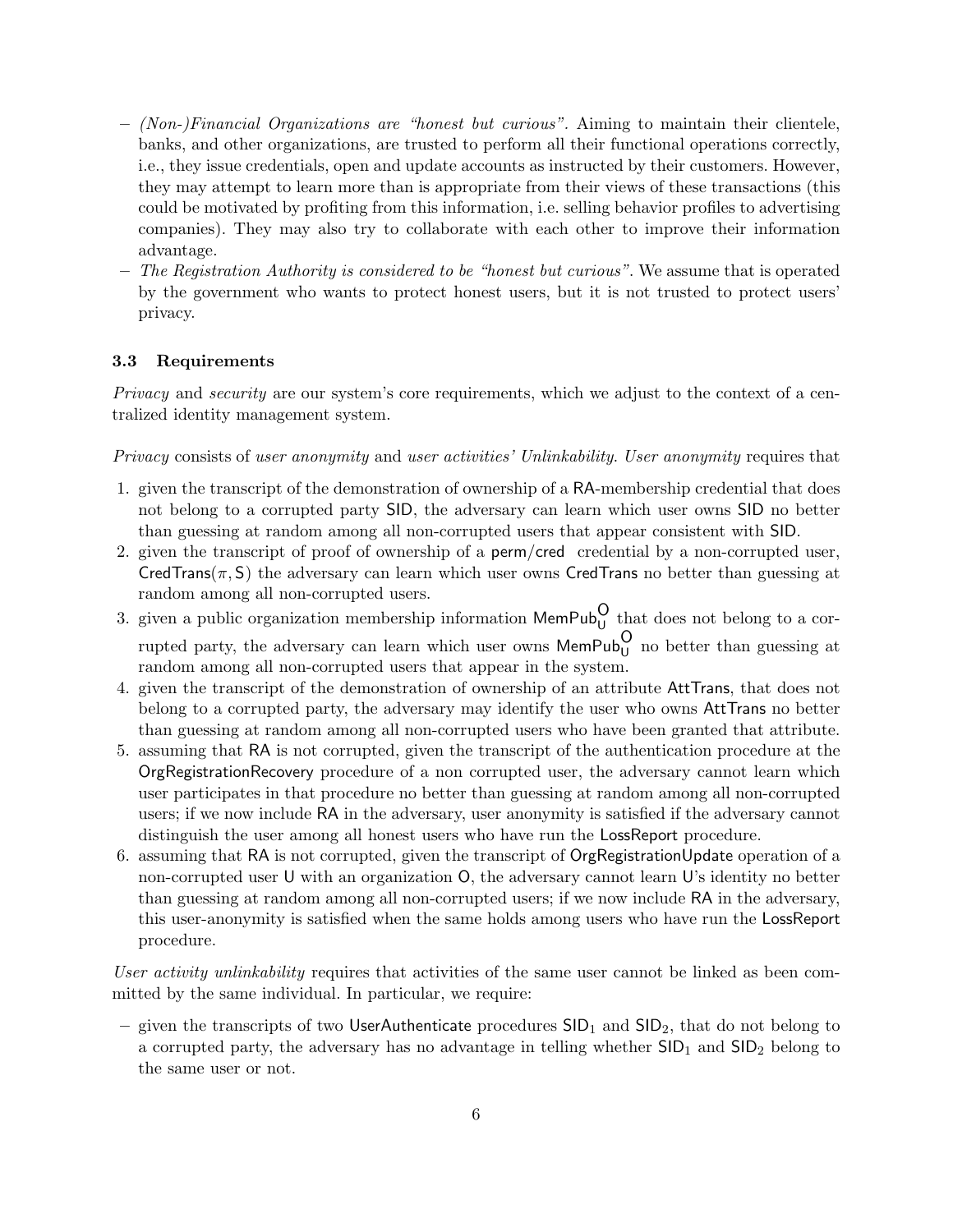- $-$  given the transcripts of proof of ownership of two  ${\sf perm/cred}$  /rev credentials <code>CredTrans</code>  $(\pi_1, {\sf S}^1)$ and  $\mathsf{CredTrans}_2\ (\pi_2, \mathsf{S}^2)$  that do not belong to corrupted parties, the adversary has no advantage in telling whether CredTrans<sub>1</sub> and CredTrans<sub>2</sub> belong to the same user or not.
- given two memberships  $\mathsf{MemPub}_{\mathsf{U}_1}^{\mathsf{O}_i/\mathsf{RA}}$  and  $\mathsf{MemPub}_{\mathsf{U}_2}^{\mathsf{O}_j/\mathsf{RA}}$  to any organizations  $\mathsf{O}_i$ ,  $\mathsf{O}_j$  or the RA, that do not belong to corrupted parties, the adversary has no advantage in telling whether MemPub $_{U_1}^{O_i/RA}$  MemPub $_{U_2}^{O_i/RA}$  belong to the same user or not.
- given the transcripts of two OrgRegistrationRecovery or OrgRegistrationUpdate operations, not performed by corrupted users, the adversary has no advantage in deciding whether they belong to the same user or not.

In any case, *privacy* is conditional on proper user behavior. On the other hand, *security*, is consists of:

- Strong authentication; no party can lie about his identity. It consists of credential unforgeability, credential non-transferability and mis-authentication resistance:
	- $\sim$  Credential unforgeability requires that no user or coalition of users may issue RA-membership credentials or any other type of credentials (perm/cred /rev) such that the UserAuthenticate and CredValidityCheck accept.
	- $-$  *Mis-authentication resistance* requires that the probability that UserAuthenticate accepts when a user does not have valid RA-membership is negligible, as well as the probability that UserAuthenticate rejects when the user has valid membership credentials.
	- IDC and Credential non-transferability implies that no one but the legal owner of the card may demonstrate ownership of the card or possession of the corresponding credentials. More specifically, assuming two users  $U_1$  and  $U_2$  and a credential cred<sub>1</sub> of  $U_1$ , we require that the probability that  $U_2$  runs CredValidityCheck, CredDemonstrate or UserAuthenticate using cred<sub>1</sub> successfully is negligible.
- Accountability; misbehaving parties are punished. More specifically, we assume a misbehaving user U with an RA-membership regtick. Accountability requires that the probability that User-Authenticate accepts is negligible.
- Unframability Denial of Service attack resistance; no party should be able to frame another user for misbehavior or cause malfunction of his card's credentials. In particular, we require that no coalition of users, even with the collaboration of the RA, can forge a proof  $\Pi_G$  that VerifyGuilt $(pk_U, S, H_G)$  accepts where  $pk_U$  is an honest user U's public key who did not doubleused a credential with the serial number S.
- Forward secrecy, even if IDC is compromised, no entity or collaboration of entities, except for the IDC's owner can learn his memberships or activities.

Because our system is intended for real-world use, we also have the requirement of Deployability. This is partially expressed in our threat model and security requirements, which are made to reflect a real world environment. Furthermore, we require that our protocols scale for large systems.

# 4 A Centralized Privacy-Preserving Credential system

In this section we first describe the building blocks we made use of and we proceed with the details of our protocols.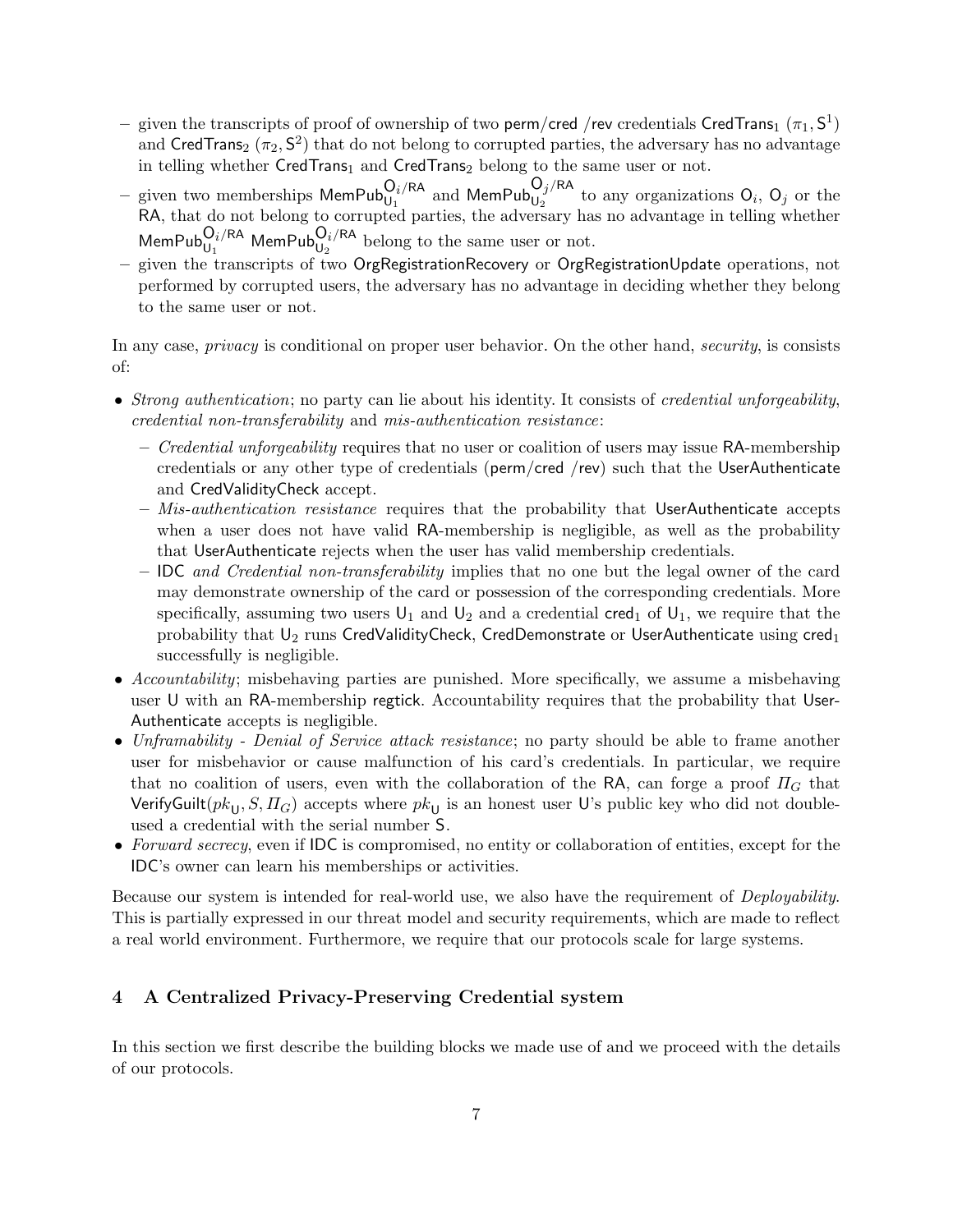#### 4.1 Building Blocks

Electronic cash An E-Cash  $[CHL05,JCL06]$  system consists of three types of players: the bank, users and merchants. The input and output specifications of the basic operations are as follows. For convenience, we will assume that the operations take place between a merchant M, a user U and the Bank B.

- $(pk_B, sk_B) \leftarrow \textsf{EC.BKeyGen}(1^k,params)$  and  $(pk_U, sk_U) \leftarrow \textsf{EC.UKeyGen}(1^k,params)$ , which are the key generation algorithm for the bank and the users respectively.
- $\langle W, \top \rangle$   $\leftarrow$  EC.Withdraw $(pk_B, pk_U, n)$  [U $(sk_U)$ , B $(sk_B)$ ]. In this interactive procedure, U withdraws a wallet W of n coins from B.
- $\langle W',(S,\pi) \rangle \leftarrow \textsf{EC.Spend}(pk_M, pk_B, n)$  [U(W), M( $sk_M$ )]. In this interactive procedure, U spends a digital coin with serial S from his wallet W to M. When the procedure is over, W is reduced to  $W'$ , M obtains as output a coin  $(S, \pi)$ , where  $\pi$  is a proof of a valid coin with a serial number S.
- $\langle \top/\bot, L' \rangle \leftarrow \textsf{EC.Deposit}(pk_M, pk_B)$  [M( $sk_M, S, \pi$ ), B( $sk_B, L$ )]. In this interactive procedure, M deposits a coin  $(S, \pi)$  into its account in the bank. If this procedure is successful, M's output will be  $\top$  and the bank's list L of the spent coins will be updated to  $L'$ .
- $\bullet$  ( $pk_{U}, \Pi_{G}$ )  $\leftarrow$  EC.Identify( $params, S, \pi_{1}, \pi_{2}$ ). When the bank receives the two coins with the same serial number S and validity proofs  $\pi_1$  and  $\pi_2$ , it executes this procedure, to reveal the public key of the violator accompanied with a violation proof  $\Pi_G$ .
- $\top/\bot \leftarrow \textsf{EC}.\textsf{VerifyGulit}(params, S, pk_\textsf{U}, H_G)$ . This algorithm, given  $H_G$  publicly verifies the violation of  $pk_\textsf{U}$ .
- $\bullet$   $\{(S_i, \Pi_i)\}\right\}$   $\leftarrow$  EC.Trace(params, S, pk<sub>U</sub>,  $\Pi_G, D, n$ ). This algorithm provides the list of serials  $S_i$  of the ecoins a violator  $pk_{\text{U}}$  has issued, with the corresponding ownership proofs  $\Pi_i$ .
- $\top/\bot \leftarrow$  EC.VerifyOwnership(params, S,  $\Pi$ , pk<sub>U</sub>, n). This algorithm allows to publicly verify the proof  $\Pi$  that a coin with serial number S belongs to a user with public key  $pk_{U}$ .

[jcl06] is a money-laundering prevention version of [chl05], where anonymity is revoked when the spender spends more coins to the same merchant than a spending limit. In this case ecoins are upgraded to

$$
C = (S, V, \pi),
$$

where  $V$  is a merchant-related locator, while **EC.** Identify and **EC.** Verify Guilt procedures are upgraded to the DetectViolator and VerifyViolation to support the extended violation definition.

Security Properties: (a) Correctness. (b) Balance. No collection of users and merchants can ever spend more coins than they withdrew.  $(c)$  *Identification of Violators*. Given a violation and the corresponding proofs of guilt, the violator's public  $pk_{\text{U}}$  key is revealed such that EC.VerifyViolation accepts. (d) Anonymity of users. The bank, even when cooperating with any collection of malicious users and merchants, cannot learn anything about a user's spendings other than what is available from side information from the environment. (e) Exculpability. An honest user  $\mathsf{U}$  cannot be accused of conducting a forgery attempting to fool EC.VerifyViolation. (f) Violators' Traceability. Given a violator Uwith a proof of violation  $\Pi_G$ , this property guarantees that EC.Trace will output the serial numbers of all coins that belong to U along with the corresponding proofs of ownership, such that for each one of them VerifyOwnership accepts.

Blacklistable Anonymous Credentials Blacklistable credential systems BAC serve user authentication purposes, i.e., provide the means for a user to prove that he is a member of a group multiple times anonymously and unlinkably, nevertheless accountably. A misbehaving person will not be able to use his credential any more. The entities in BAC [TAKS07] are the Group Manager GM, a set of service providers SPs (or verifiers) and users. The procedures supported are the following:

•  $\langle gpk, gsk \rangle \leftarrow BAC.Setup[GM(1^k)].$  This algorithm generates a group public key gpk and the GM's secret group information gsk.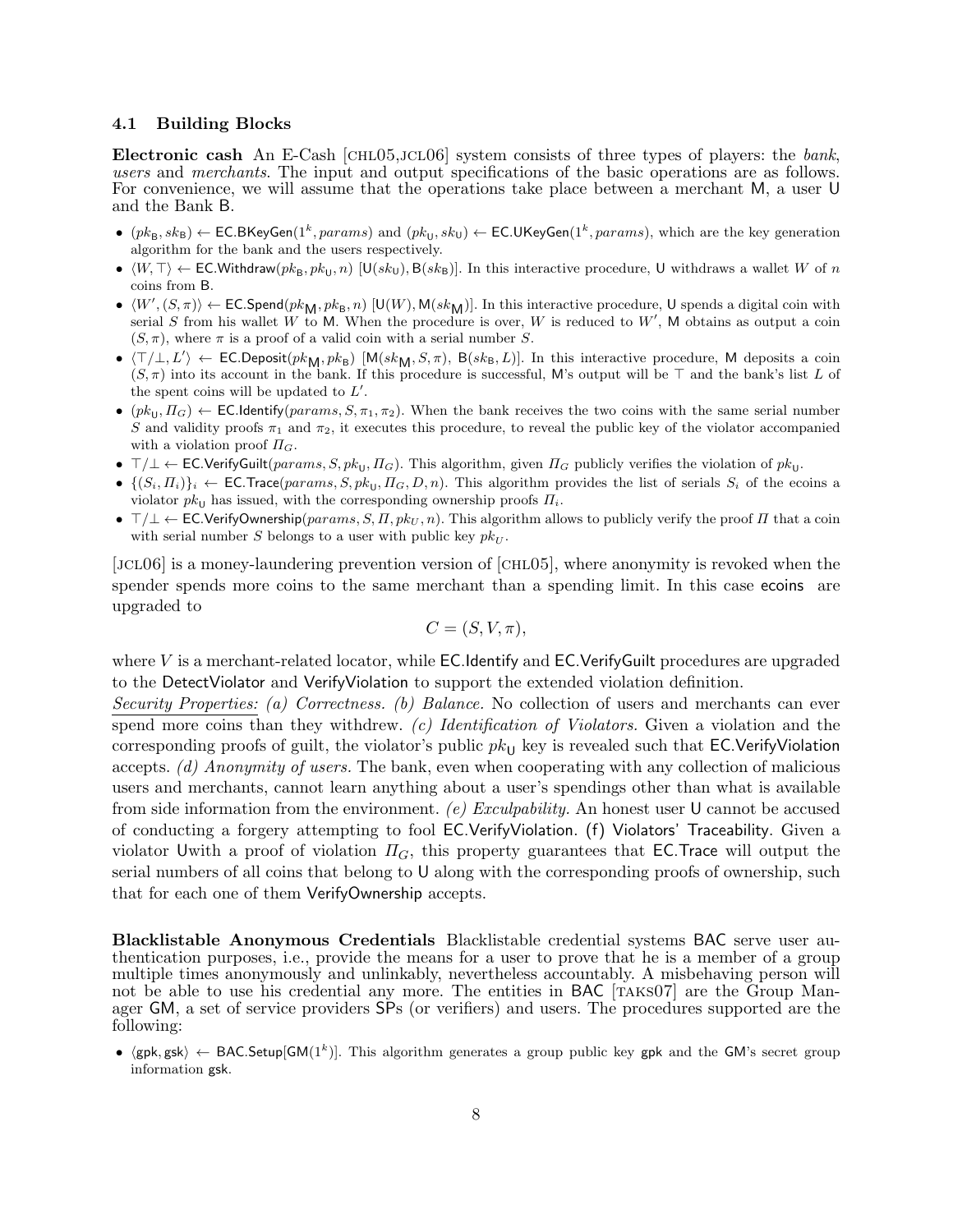- $\bullet$   $\langle$ cred $_{\rm U},$  JLog $_{\rm U}\rangle$   $\leftarrow$  BAC.Register(gpk)[U, GM(gsk)]. When this interactive registration ends, U has obtained his membership credential  $\mathsf{cred}_\mathsf{U}$ .
- $\langle T/\perp \rangle$  ← BAC.Authenticate(gpk) [U(cred<sub>U</sub>), SP(BL)]. In this interactive procedure, U proves to SP that he is a valid (non-blacklisted) member of the group.
- $\langle BL' \rangle \leftarrow \text{BAC.BLAdd}[\text{SP}(BL)],$  where a service provider ads a credential (ticket) to the blacklist BL.
- $\langle tick \rangle$ BAC.BLExtract[SP( $BL$ )], where SP extracts an element from the blacklist.
- $\langle BL' \rangle \leftarrow$  BAC.BLRemove[SP(*BL*)], where SP removes a credential from the blacklist.

Security Properties: (a) Correctness. (b) Mis-authentication Resistance. No unregistered user or collection of unregistered users should be able to authenticate themselves. (c) Blacklistability. SPs may blacklist any misbehaving user of the system and restrict him from any ability of authenticating himself. (d) Anonymity. SPs may only learn whether a user is blacklisted or not; no identification information may be leaked. (e) Non-framability. An honest user should never be blocked from access.

Anonymous and Unlinkable Credential System, Pseudonym Systems Pseudonym systems have three types of players: users, organizations, and verifiers. Users are entities that receive credentials. Organizations are entities that grant and verify the credentials of users. Finally, verifiers are entities that verify credentials of the users. See [LRSW99,CL01] for more details. The standard operations supported are the following:

- $(pk_O, sk_O) \leftarrow \text{PS.OKeyGen}(1^k)$ . This procedure generates a public/secret key pair for an organization. We denote a key pair for an organization O by  $(pk_O, sk_O)$ .
- $(pk_U, sk_U) \leftarrow \textsf{PS.UKeyGen}(1^k)$ . This procedure generates a public/secret key pair for a user. We denote a key pair for a user U by  $(pk_U, sk_U)$ . Sometimes we refer to the secret key of a user as a master secret key for the user.
- $\langle (N, \text{NSec}_N), (N, \text{NLog}_N) \rangle$  ← PS.FromNym $(pk_O)$  [ $U(pk_U, sk_U)$ ,  $O(sk_O)$ ]. This interactive procedure between a user and an organization generate a pseudonym (or simply nym). The common input is the public key of the organization O. The output for the user is a nym  $N$  and some secret information  $N\text{Sec}_N$ , and for the organization the nym  $N$  and some secret information  $NLog_N$ .
- $\bullet$  (cred<sub>N</sub>,  $\textsf{CLog}_{\textsf{cred}_N} \rangle \leftarrow$  PS.GrantCred $(N, pk_O)$   $[U(pk_U, sk_U, \textsf{NSec}_{N}),\ O(sk_O, \textsf{NLog}_N)]$ . This interactive procedure between a user and an organization generate a credential for a nym N. The common input is N and  $pk<sub>O</sub>$ . The output for the user is the credential cred<sub>N</sub> for the nym N. The output for the organization is some secret information  $\mathsf{CLog}_{\mathsf{cred}_N}$  for the credential.
- $\langle T, T \rangle / \langle L, L \rangle \leftarrow PS.V$ erifyCred $(pk_O)$  [U(N, cred<sub>N</sub>), V]. In this interactive procedure between a user and a verifier, the user proves that he has a credential on the nym  $N$  issued by the organization  $O$ .
- $\bullet$   $\langle \top, \top \rangle / \langle \bot, \bot \rangle \leftarrow$  PS.VerifyCredOnNym  $(N, pk_O, pk_{O_1})$   $[U(N_1, \mathsf{cred}_{N_1}), O(\mathsf{NLog}_N)]$ . In this interactive procedure between a user and the organization  $O$ , the user proves that N is his valid nym of the organization  $O$  and that he has a credential  $\text{cred}_{N_1}$  on the nym  $N_1$  issued by the organization  $O_1$ .

Security Properties. (a) Unique User for Each Pseudonym. Even though the identity of a user who owns a nym must remain unknown, the owner should be unique. (b) Unlinkability of Pseudonyms. Nyms of a user are not linkable at any time better than by random guessing. (c) Unforgeability of Credentials. A credential may not be issued to a user without the organization's cooperation.  $(d)$ Consistency of Credentials. It is not possible for different users to team up and show some of their credentials to an organization and obtain a credential for one of them that the user alone could not have gotten. (e) Non-Transferability. Whenever Alice discloses some information that allows Bob to use her credentials or nyms, she is effectively disclosing her master secret key to him.

Group Signature Scheme In a typical GSS [NF06,CKL05,KY05,BSZ05,CS97] with member revocability, there is a group manager (GM), the group-members, who act as signers (let each be S) and produce signatures on behalf of the group. If necessary, the group manager can remove members from the group. The procedures supported are the following: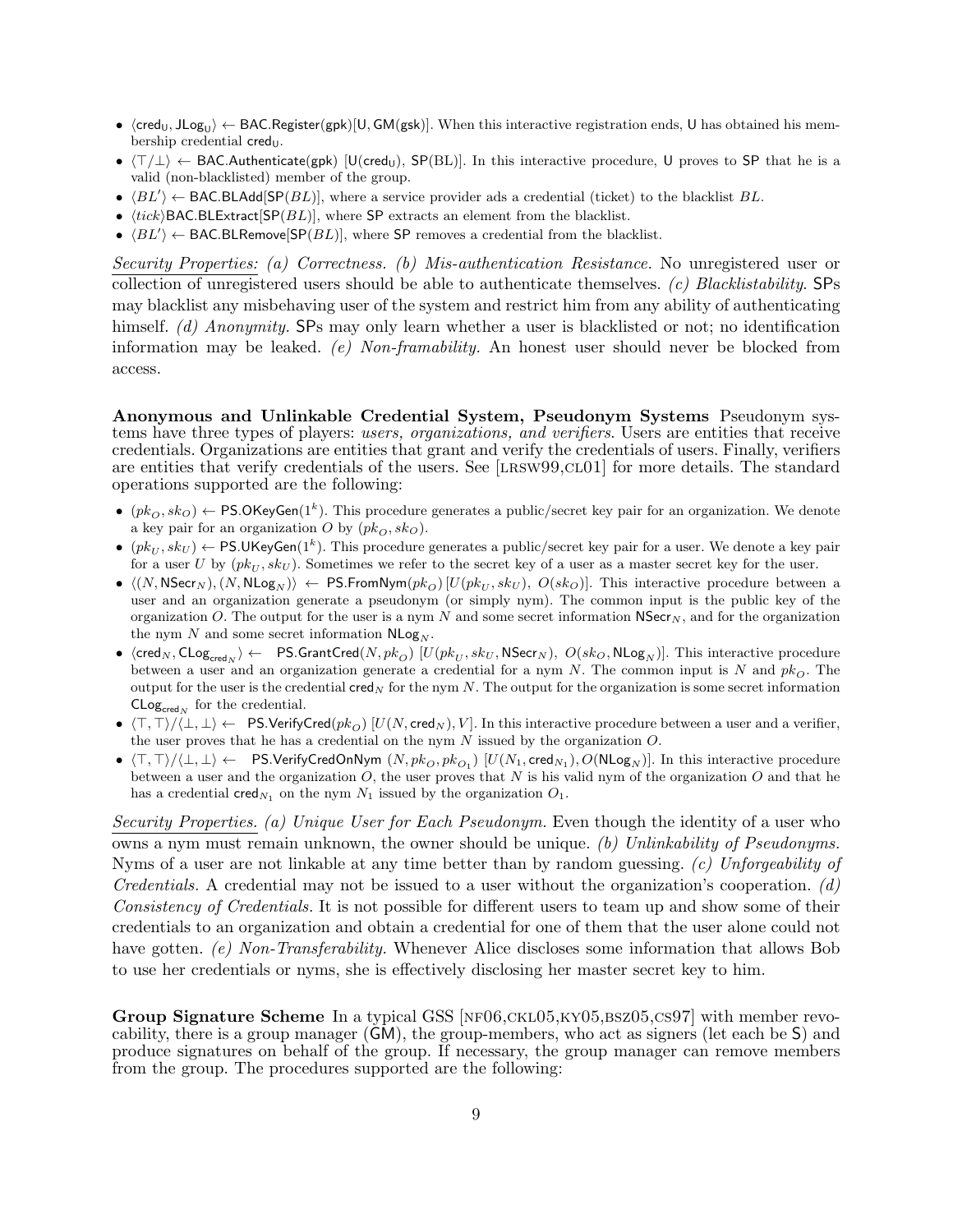- (gpk, gsk)  $\leftarrow$  GS.Setup(1<sup>k</sup>). This algorithm generates a group public key gpkand the GM's secret group information gsk.
- $\langle$ bgusk<sub>S</sub>, JLog<sub>S</sub> $\rangle$  ← GS.Join(gpk)[S, GM(gsk)]. When this interactive join procedure ends, an S obtains a secret signing key bgusk<sub>S</sub>, and the **GM** (group manager) logs the join transcript in the database  $D$ .
- $\sigma \leftarrow$  GS.Sign(gpk, bgusk<sub>S</sub>, m). This algorithm generates a group signature on a message m.
- $\langle T/\perp \rangle \leftarrow$  GS.Verify(gpk,  $m, \sigma$ ). This is a verification algorithm.
- $\langle gpk/\perp\rangle \leftarrow$  GS.MembershipRevoke(gpk, gsk, JLog<sub>S</sub>). In this operation the group manager GM removes the member with group-membership transcript  $JLog<sub>S</sub>$ .
- ms  $\leftarrow$  GS.Open(gsk,  $\sigma$ , D). With this algorithm the GM determines the identity of the group member who generated the signature  $\sigma$ .

Security Properties: (a) Anonymity. Given a signature and two members, one of whom is the originator, the adversary can identify its originator among the group members no better than randomly. (b) Unforgeability. The adversary or group of adversaries cannot produce a valid group signature without owning current group membership information.  $(c)$  Non-framability. The adversary cannot create a valid group signature that opens to another group member. (d) Unlinkability. Given two signatures, it is infeasible that anyone except the signers and the group manager to determine whether they were produced by the same person.

Blind Signature Scheme In a typical BSS, there are signers (let each be S) who produce blind signatures on messages of users (let each be U). The procedures supported are the following:

- $(pk_5, sk_5) \leftarrow \text{BS}$ . KeyGen(1<sup>k</sup>). This is a key-generation algorithm that outputs a public/secret key-pair  $(pk_5, sk_5)$ .
- $\langle \top/\bot, \sigma/\bot \rangle \leftarrow \text{BS}.Sign(pk_S)[S(sk_S), C(m)]$ . At the end of this interactive procedure, the output of the S is either completed or not-completed and the output of U is either the signature ( $\sigma$ ) or a failure sign ( $\perp$ ).
- $\langle \top/\bot \rangle \leftarrow \text{BS.Verify}(m, \sigma, pk_{\text{S}})$  is a verification algorithm.

Security Properties: Apart from Unforgeability, Blindness is the most important security property of blind signature schemes:  $S$  does not learn any information about the message  $m$  on which it generates a signature  $\sigma$ .

### 4.2 The Protocols in Depth

Moving on to the details of our protocols, for the system **setup**, the RA generates through PS.OKeyGen a digital signature key-pair  $(pk_{\mathsf{RA}}^s, sk_{\mathsf{RA}}^s)$  to identify itself. RA also generate a blind signature keypair  $(pk_{\mathsf{RA}}^b, sk_{\mathsf{RA}}^b)$  and runs EC.Setup multiple times: once for each digital cash-based credential system (perm, cred, rev credentials) and once for each attribute supported. In addition, it runs BAC.Setup and for the setup of users' RA-registration credentials (regtick).

All the organizations of the system generate a digital signature key-pair to be identified in the system. Let  $(pk<sub>O</sub>, sk<sub>O</sub>)$  denote the O-identification key-pair. Organizations' setup depends entirely on the level of accountability they want to enforce:

– Important Financial Organizations, i.e., banks, employers, require high level of both security and privacy. It is thus reasonable to assume that (if adopting privacy) they are implemented as the credential systems of  $\lbrack CL01, CL02a \rbrack$ , which combines strong transaction privacy (complete transaction unlinkability of honest individuals) with strong accountability in case of misbehavior (recovery of misbehaving user's master secret). See section 4.1 for more details. Under this context, each organization O runs the PS.OKeyGen procedure to generate its identification keypair  $(sk<sub>O</sub>, pk<sub>O</sub>)$ .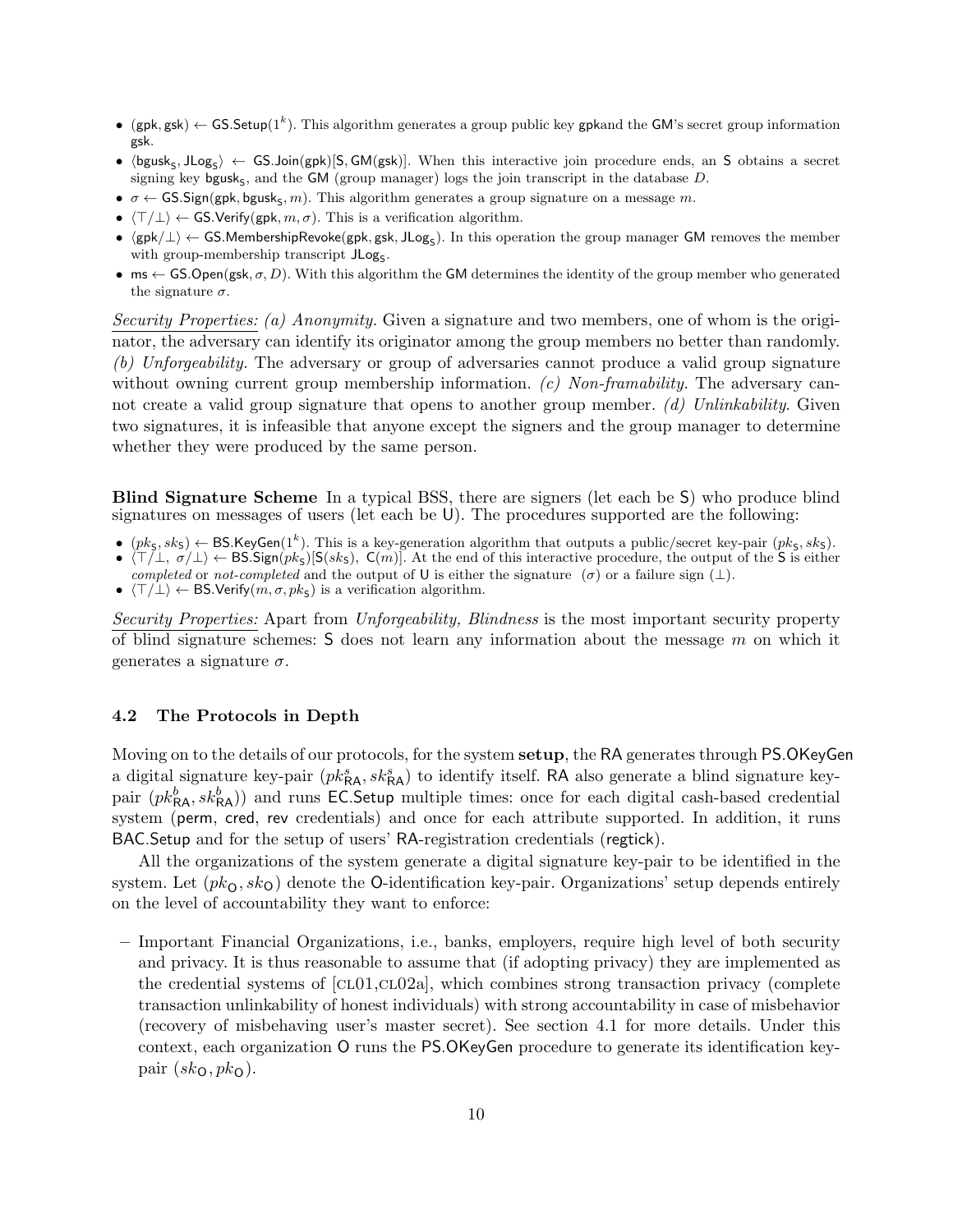- Non financial Organizations, i.e., online magazines, which do not require any level of security, user may register multiple times, but whose privilege of extending the prescription can be revoked if the user misbehaves, i.e., he uses bad language in a forum. In this case, the identity of the users is not required for their registration. Organizations of this type may be implemented as group signature systems with membership revocation enabled, and — thus — run  $GS$ . Setup to generate group administration information:  $(gpk^O, gsk^O)$ .
- Other Financial Institutions, who do not involve large monetary amounts and require a reasonable degree of accountability, i.e, any type of online service providers, may choose any of the aforementioned systems: blacklistable anonymous credentials, pseudonymous systems or group signature schemes.

In what follows we will use the following notation:

- $Sig_E(M)$  ( $Sig_E^H(M)$ ) for the signature of entity E on M ( $H(M)$ ).
- $\mathsf{GSig}_{g,E}^{(H)}(M)$  for the g-group-signature of entity E on M (H(M)).
- $-$  {M}<sub>K</sub> for the encryption of M under key K. For efficiency, we induct every asymmetric encryption a symmetric one. Therefore,  $\{M\}_{PK}$  denotes  $\{K\}_{PK}$ || $\{M\}_{K}$  for a random K.

RA Registration This procedure takes place between the RA and the user U, who requests to enter the system. After providing strong identification credentials, i.e., birth certificates, passports, etc., U runs EC.UKeyGen or PS.UKeyGen to generate his master secret  $ms<sub>U</sub>$  and engages with the RA to the following series of interactions:

- 1.  $ms_U-Validation. U \leftrightarrow RA$ : run PS.FormNym and PS.GrantCred procedure, to generate a pseudonym and a credential for U which is blindly linked to  $m_{5U}$ . The RA stores in  $DB_{RA}$  all the public  $ms_{U}$ -information, pub
- 2. Registration Credential's Issue.  $U \leftrightarrow R$ A: run BAC.Register, to grant U a registration credential, regtick, which will serve blacklistability purposes.
- 3. Credentials' Issue.  $U \leftrightarrow RA$ : run EC.Withdraw operation twice to generate wallets of permcredentials and cred-credentials. They both serve authentication purposes for user registrations to organizations: the perm-credentials are realized as accountable ecash [JCL06], where the constant N is set to two (see section 4.1) and aim for organizations where users may have at most one entry; the cred-credentials, are implemented as any ecash scheme and may be used for any entity or organization. The key attributes of these credentials are that they are nontransferable, enable anonymous user-authentication, while through their serials provide a degree of traceability to their owner. The latter is particularly useful when their owner loses his card and wants to trace his previous activities.
- 4. Recovery Mechanism Setup, where U creates and stores some credential and master secret recovery information:
	- (a) U generates his recovery encryption key pair ( $ek<sub>U</sub>$ ,  $dk<sub>U</sub>$ ).
	- (b) U encrypts the serials of both types of credentials into

 $\mathsf{RegInfo_U} = \{\mathsf{ms}_\mathsf{U},\, \mathsf{perm}\text{-series},\, \mathsf{cred}\text{-series},\, \mathsf{att}\text{-series},\, \mathsf{date}\}_{\mathsf{ek}_\mathsf{U}},$ 

where att-serials are related to attribute-credentials (see section 4.2).

- (c) U→ RA: RegInfo<sub>U</sub>; both entities agree on a hash H and exchange proofs of the final form of RegInfo<sub>U</sub>:  $\mathsf{Sig}_{\mathsf{RA}}^H(\mathsf{RegInfo}_\mathsf{U} || \text{date})$  and  $\mathsf{Sig}_{\mathsf{U}}^H(\mathsf{RegInfo}_\mathsf{U} || \text{date}).$
- (d) U shares in a shared secret fashion[s79] his  $ms_U$  and  $dk_U$ .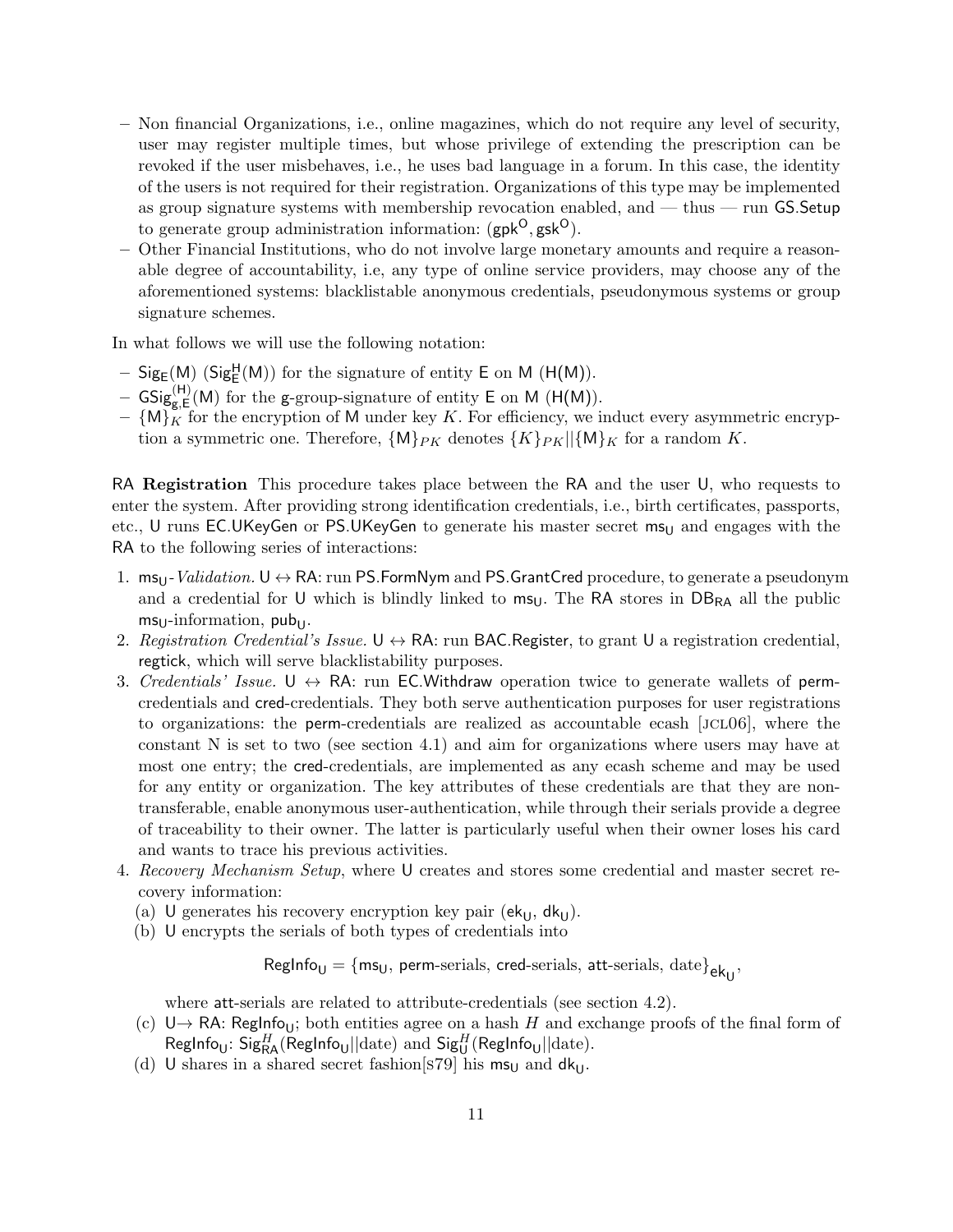**Organization Registration** This procedure takes place between an organization  $O_i$  and a user U, and allows U to obtain membership in  $O_i$ . Depending on its setting,  $O_i$  may restrict userregistrations to one per user. Thus, depending on the case, membership pre-requisites of  $O_i$  may include proof of perm or cred credentials, U's identity or ownership of attributes. We emphasize on the fact that as **perm**-credentials have the form of accountable ecash [JCL06] (see, 4.1) if more than two perm- credentials of U are used for the same organization-merchant, U's identity is revealed.

- 1. U Authentication.  $U \leftrightarrow O_i$ :
	- (a) run BAC.Authenticate for U to prove that he is among the valid users of the system. Let SID be the transcript of this demonstration.
	- (b) engage in an EC.Spend procedure for U to bind one credential of his to  $O_i$ . As mentioned before, if there is a restriction regarding how many registrations a user should maintain in  $O_i$ , a perm-credential should be used; otherwise, a cred-credential may be used. Let  $S_{11}^{perm/cred}$  $\mathsf{U}\rightarrow \mathsf{O}_i$ denote the credential's serial. It is apparent that if U uses the same credential twice or more than two perm-credentials for the same organization, his identity will be revealed.
- 2. Actual Registration. As mentioned before, the exact procedures that take place in this step depend on the type of the organization and on the level of accountability the latter wants to enforce. For strong accountable systems, U and  $O_i$  run PS.FormNym and PS.VerifyCredOnNym for U to create a pseudonym to  $O_i$ , which is blindly connected to his actual master secret. In the general case, U and  $O_i$  interact so that the former obtains his secret membership information MemSec $_0^{O_i}$  and  $O_i$  the corresponding public information MemPub $_0^{O_i}$ . Henceforth, for simplicity, we assume that U is known to  $O_i$  as  $P_{U}$ .
- 3. Second Level Authentication Mechanism. In this phase, the user creates and stores information locally which will enable him to authenticate himself and manage his organization credentials in the case where he loses his card and all his organization membership information:
	- (a) U creates an  $Q_i$ -specific recovery encryption key pair:  $(e k_U^{Q_i}, dk_U^{Q_i})$ , computes

$$
\epsilon_{\mathsf{P_U}}^{\mathsf{dk}} = \{\mathsf{dk}_{\mathsf{U}}^{\mathsf{O}_i}\}_{\mathsf{ek}_{\mathsf{U}}}
$$

.

(b) Ugenerates secret and computes  $H_{\mathbf{O}_i}$  (secret), and

$$
\epsilon^{\text{sec}}_{\text{P}_\text{U}} = \{\text{secret}\}_{\text{ek}^{\text{O}_i}_\text{U}},~~\sigma^{\text{sec}}_{\text{P}_\text{U}} = \text{Sig}^{H\text{O}_i}_{\text{P}_\text{U}}(\text{secret}),
$$

where  $H_{\mathbf{O}_i}$  is an  $\mathbf{O}_i$ -specific hash.

(c)  $U \to O_i$ : AuthData = { $\epsilon_{P_U}^{dk}$ ,  $\epsilon_{P_U}^{sec}$ ,  $\sigma_{P_U}^{sec}$ }. U is the only one who knows secret. AuthData will be used to authenticate U, when the latter loses his credentials.

Finally,  $O_i$  creates U's entry in his  $DB_{O_i}$ , where he stores the following:

$$
\mathsf{Entry}_\mathsf{U}^{\mathsf{O}_i} = \{\mathsf{S}^{\mathsf{perm/cred}}_{\mathsf{U} \rightarrow \mathsf{O}_i}, \mathsf{MemPub}_\mathsf{U}^{\mathsf{O}_i}, \mathsf{AuthData}\}.
$$

Attributes Credentials Issue This is the procedure by which a user obtains attribute credentials (e.g., proof of age, medical status, marital status, etc.). We assume that for each possible attribute there is a separate service-group that U can visit right after his RA-registration. For each of these, RA runs GS. Setup during setup. After U proves to RA that he corresponds to pub<sub>U</sub> and that he is entitled of attribute  $\mathsf{att}_i$ , the following take place: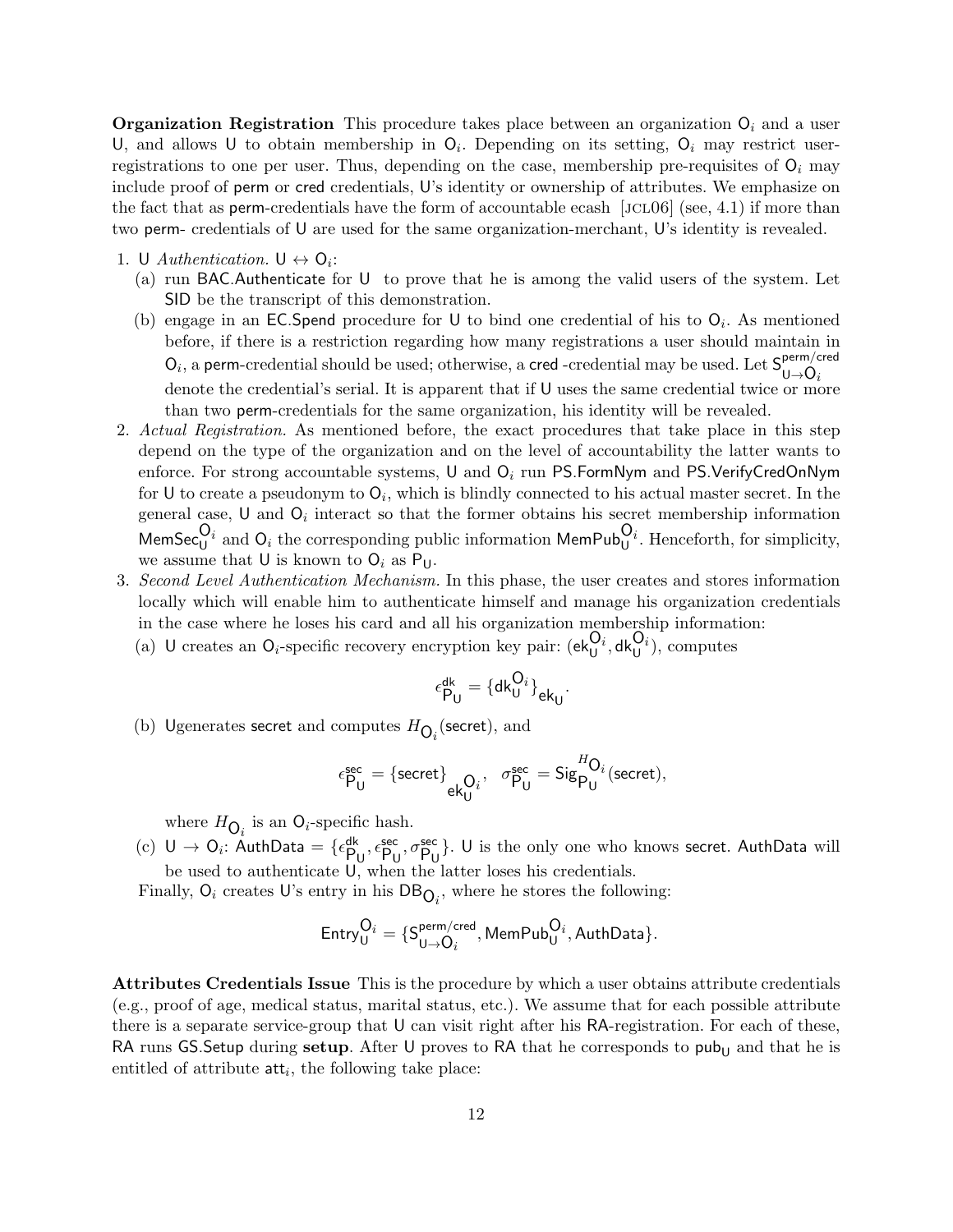- 1. RA $\leftrightarrow$  U: run EC. Withdraw for U to obtain one ecoin-token AttTick<sub>i</sub>, using the att<sub>i</sub>-related ecashsetting. RA updates U's entry in  $DB_{RA}$  accordingly.
- 2. U $\leftrightarrow$  att<sub>i</sub>-Service:
	- (a) U-Authentication. U runs BAC.Authenticate to prove that he has registered to RA and that he is not among the blacklisted users in  $BL_{RA}$ . Let AttTrans be the authentication transcript.
	- (b) U-Membership to att<sub>i</sub>-Service-group.  $U \leftrightarrow att_i$ -Service: run GS.Join, for U to obtain membership to the corresponding group of attribute-possessors. Thus, U issues group membership  $key$ -pairs  $(gsk_U^{att_i}, gpk_U^{att_i}).$
	- (c) Registration Recovery Mechanism. Similar to the organization registration procedure,  $att_i$ -RecData is generated for U to be able to authenticate himself and invalidate his membership when his master secret is compromised.

At the end of this procedure, att<sub>i</sub>-Service stores the U-attribute related info:

 $(\mathsf{AttTrans}, \, \mathsf{AttTick}_i, \, \mathsf{gpk}^{\mathsf{att}_i}_\mathsf{U}, \, \mathsf{att}_i\text{-}\mathsf{RecData}).$ 

Attributes Demonstration This is the procedure by which a user U proves ownership of an attribute att to a verifier V. V may be either a person or an organization.

- 1. Both parties participate to generate a challenge R.
- 2. V downloads the updated att-group public information: gpk<sup>att</sup>.
- 3. U uses his  $gsk<sup>att</sup>$  membership (GS.Sign) and sign the dated challenge:

$$
\sigma_{\text{att}} = \text{GSig}_{\text{att,U}}(R \mid \mid \text{timestamp}).
$$

4. V runs GS.Verify to validate the signature produced.

It is apparent that in case someone misbehaves, V may collaborate with the att-Service in GS.Open procedure to (locally) identify and remove the misbehaving group member from the group. In addition, att-Service, may blacklist that user's regtick using the AttTrans associated with the misbehaving  $\mathsf{gpk}^{\mathsf{att}_i}_{\mathsf{U}}$ .

Master Secret compromise - IDC Content Recovery This procedure has three phases. In the first phase, a user U contacts the RA to report the loss or compromise of his IDC. To authenticate himself, provides strong identification credentials, i.e., birth certificates, passports, etc. Then U using RA-issued permissions contacts an external database  $DB_{MS}$  to recover confidential information regarding his registrations, i.e., in which organizations he has registered to, so that he eventually contacts the latters to update his memberships. More specifically, the following take place:

- 1. U– RAinteraction.
	- (a)  $U \rightarrow RA$ : authenticated report for IDC-loss or IDC-compromise.
	- (b) U recovers his master secret  $ms_U$  and recovery  $dk_U$  using a shared secret recovery protocol[s79].
	- (c) RAruns BAC.BLAdd to blacklist the old regtick. In this way, RA aims to prevent the attacker from registering using the card elsewhere.
	- (d)  $\text{RA}(\text{DB}_{\text{RA}}) \rightarrow U$ : Reglnfo<sub>U</sub>; U then uses the recovered dk<sub>U</sub> to recover the serials of his credentials (perm, cred and AttTick).
	- (e)  $U \leftrightarrow RA$ : run EC. Withdraw once more to issue one-time-use revocation credentials, revcredentials. Attribute specific rev-credentials, are issued according to the information in U's entry in  $DB_{RA}$ , for U to invalidate his old attribute credentials.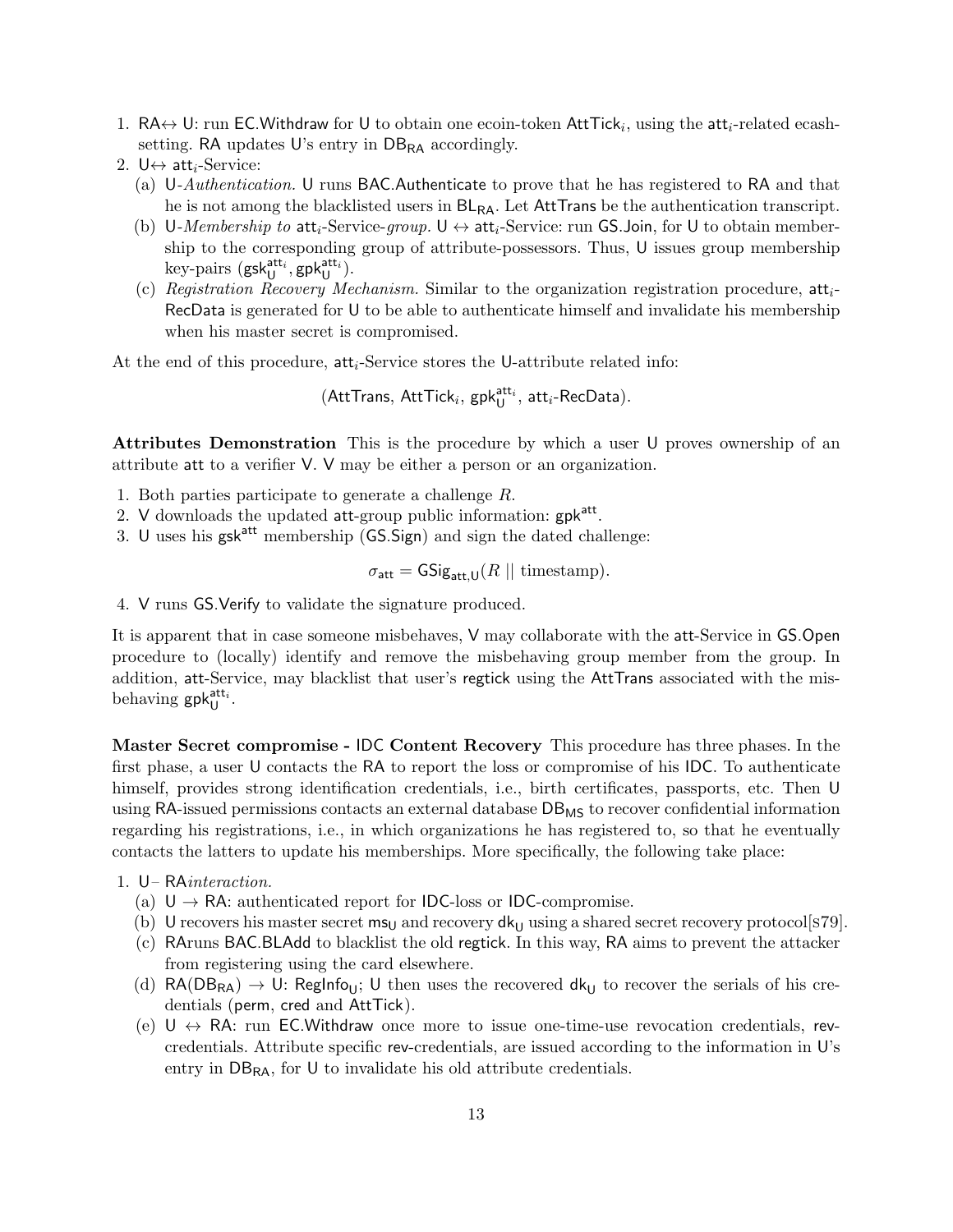- (f)  $U \leftrightarrow att_i$ -Service: U anonymously authenticates himself to att<sub>i</sub>-Service (through att<sub>i</sub>-specific rev-credentials) as the owner of a compromised master secret. After having recovered his Att $Tick_i$  serial number, U uses RecData, to authorize himself to order the blacklisting of the corresponding  $\mathsf{att}_i$ -group membership information. Both parties collaborate so that U obtains a atti-Service blind confirmation of their interaction, aimed for RA.
- (g)  $U \leftrightarrow RA$ : run the RA Registration procedure again for U to generate a temporary  $ms<sub>U</sub>$  and IDC. RA updates U's entry in  $DB_{RA}$ .
- 2.  $U DB_{\text{MS}}$  interaction. In this procedure, U recovers the list of his registrations, i.e., which organizations he has registered with his old  $ms<sub>U</sub>$ . This will be covered extensively in the following subsection.
- 3. U–  $O_i$  interaction. For each organization  $O_i$ , U has registered to, the following series of procedures take place:
	- (a)  $\cup \leftrightarrow O_i$ : run EC. Spend procedure, for U to bind one of his rev-credentials to  $O_i$ . It is important to note that because of their ecash nature, rev-credentials are also unlinkable to U's identity, nevertheless non-transferable. U shows the serial  $S^{perm/cred}$ , which he used to register to  $O_i$ .
	- (b)  $Q_i$ : checks rev-credential's validity; if valid,  $Q_i$  looks up  $S^{perm/cred}$  up in its  $DB_{Q_i}$ .
	- (c)  $O_i \rightarrow U: \epsilon^{\text{sec}}$ .
	- (d) U: uses the recovered  $dk_U$  to decrypt his secret and demonstrates knowledge of it to  $O_i$ .
	- (e)  $U \leftrightarrow O_i$ : run BAC. Authenticate procedure for the temporary membership of U. The transcript of this interaction SID' will serve blacklistability purposes in cases U misbehaves. Note that the blacklist corresponding to the temporary master secrets is considerably smaller than the regular one.
	- (f)  $O_i$  blacklists all the credentials issued for the MemPub<sub>U</sub> using a technique similar to  $[CL02a, TAKS07]$  or  $[NF06]$ , depending on its setting.
	- (g) U contacts  $O_i$  using his new credentials to open a new privacy preserving account.
- 4. U RA interaction. U collaborates with RA in a BAC.Authenticate procedure for all the recently blacklisted items for both his old and temporary RA-registrations. Assuming that organizations report accounts that have not been accessed for a month, in this way, we want to avoid cases where the user falsely claimed loss of his IDC to erase accounts of his without being traced. After being cleared, both repeat a procedure similar to the RA registration for U to issue his new credentials.

User Registrations' Recovery In this stage, a user U who has already reported the loss of his IDC to the RA, recovers his registrations, i.e., information regarding which organizations he has become a member to using his old  $ms<sub>U</sub>$ . The registrations' recovery procedure is subjected to many caveats. First of all, aiming to maintain U's privacy towards the RA, the serial numbers of the withdrawn credentials are only visible to  $U$  and — when eventually used — to the organization they are used for. Revealing the serials to the RA would enable the latter with the collaboration of all organizations to trace U's activities. However, there should be measures to prevent U from claiming ownership of false numbers and causing DoS to honest users who own these numbers. Therefore, we introduce an external database  $DB_{MS}$  used strictly by authorized organizations or users to upload registration related information. We assume that users maintain anonymous accounts with DB<sub>MS</sub> and can read DB<sub>MS</sub>-data from their accounts only through rev-credentials, while they The registrations' recovery protocol includes two phases, one which takes place after each registration,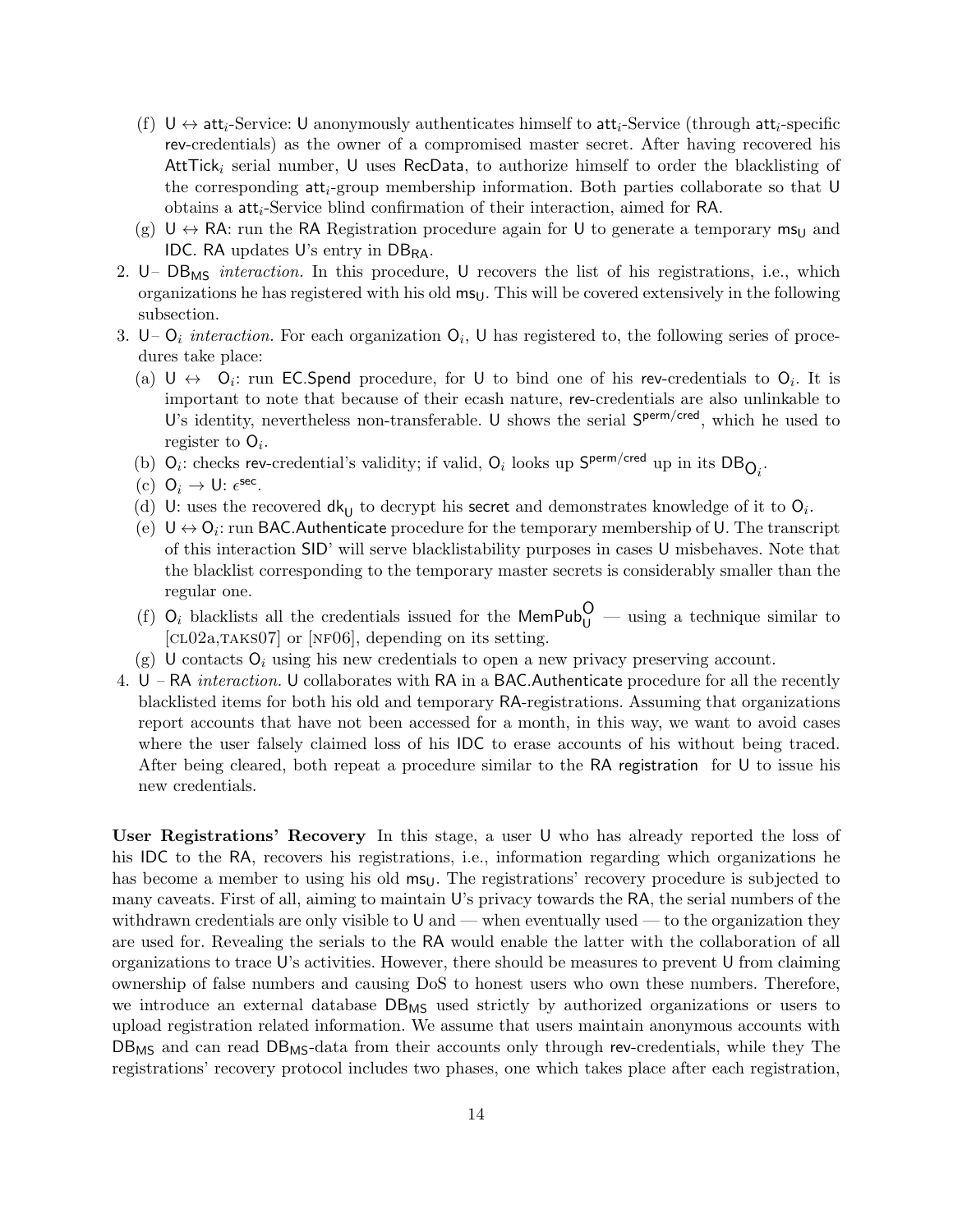and the actual recovery procedure. For the purposes of these protocols, we assume that there are two serial-number–specific hash functions  $H_{\text{serial}}$  and  $H_{\text{integral}}$  and that the user chooses a OWF function  $F$  with id number  $FID$  from a public pool of OWFs. The series of actions are the following:

- 1. Recovery Setup. It takes place at the end of each user  $\mathsf{U}$  organization  $\mathsf{O}_i$  registration. Let  $S^{perm/cred}$  be the serial number of the credential U used (see subsection 4.2). The following take place:
	- (a)  $\mathsf{U}\leftrightarrow\mathsf{O}_i$ : choose two hash functions  $F_1$  and  $F_2$  from the pool of hashes with id numbers  $FID1$ and  $FID2$  respectively.
	- (b)  $U \rightarrow O_i$ :

$$
\epsilon^{\text{ser}} = \{\text{S}^{\text{perm/cred}}\}_{\mathsf{K}_{\mathsf{U}}}^{\mathsf{H}_{\text{serial}}},\ \epsilon^{\text{ser},f} = \{\textsf{H}_{\text{instead}}(\epsilon^{\text{ser}}) \mid\mid FID,\ FID1,\ FID2\}_{\mathsf{K}_{\mathsf{U}}},\ \text{and}\ FID,
$$

where  $\mathsf{K}_\mathsf{U}$  is a  $\mathsf{ek}_\mathsf{U}\text{-generated symmetric key}.$ 

- (c)  $Q_i$ , U: compute  $\epsilon_{\Omega}^{\text{org}}$  $\mathsf{O}_i^{\mathsf{org}} = \{\mathsf{O}_i\}_{\mathsf{K}_f},$  where  $\mathsf{K}_f = F(\mathsf{S^{perm/cred}})$  is a  $\mathsf{S^{perm/cred}}$ -generated key.
- (d) O anonymously uploads to  $DB_{MS}$ :

$$
\text{RecData} = \epsilon^{\text{ser}} \mid \mid \epsilon^{\text{ser},f} \mid \mid \epsilon^{\text{org}}_{\text{O}_i}.
$$

- 2. Serial LookUp phase, which takes place after the IDC loss declaration phase. In particular
	- (a)  $U \leftrightarrow DB_{MS}$ : collaborate in BAC.Authenticate and EC.Spend procedures for U to prove that he is a valid user who has reported the loss of his IDC. U makes use of his temporary  $m_{\rm SU}$ for these purposes. Let SID be the transcript of it.
	- (b) For each serial  $S^{perm/cred}$  U has recovered, he computes the corresponding  $\epsilon^{ser}$ , which he then uses as a lookup key in  $DB_{MS}$ .
	- (c) U decrypts the corresponding  $\epsilon_{\Omega}^{\text{org}}$  $\mathcal{O}_i$  to recover the name of the organization  $\mathcal{O}_i$  related to that serial. $FID1$ , 2 are used for avoiding DoS attacks by users who try to blacklist credentials they never owned.

U may occasionally decide to publish through DB<sub>MS</sub> the S<sup>perm/cred</sup> he has recovered. In fact, DB<sub>MS</sub> publishes with U's collaboration ( $\epsilon^{\text{ser}}, F_1(\mathsf{S}^{\text{perm/cred}})||F_2(\mathsf{S}^{\text{perm/cred}})$ , SID) records. After its regular check O, freezes automatically the credentials that correspond to  $S^{perm/cred}$ 's registration. If U fails to contact O within a prefixed time, the freezing stops and SID is sent to RA, who depending on the type of O and its policy may blacklist U.

# 5 Discussion

In this section we will illustrate how privacy and security are achieved in our system, while we discuss deployability issues.

#### 5.1 Privacy-Security

The following theorem states the correctness, privacy and security of our general scheme:

Theorem. if the underlying primitives (anonymous credential system, e-cash system, blind signatures) are secure, then our scheme satisfies *correctness*, user anonymity, user activity unlinkability,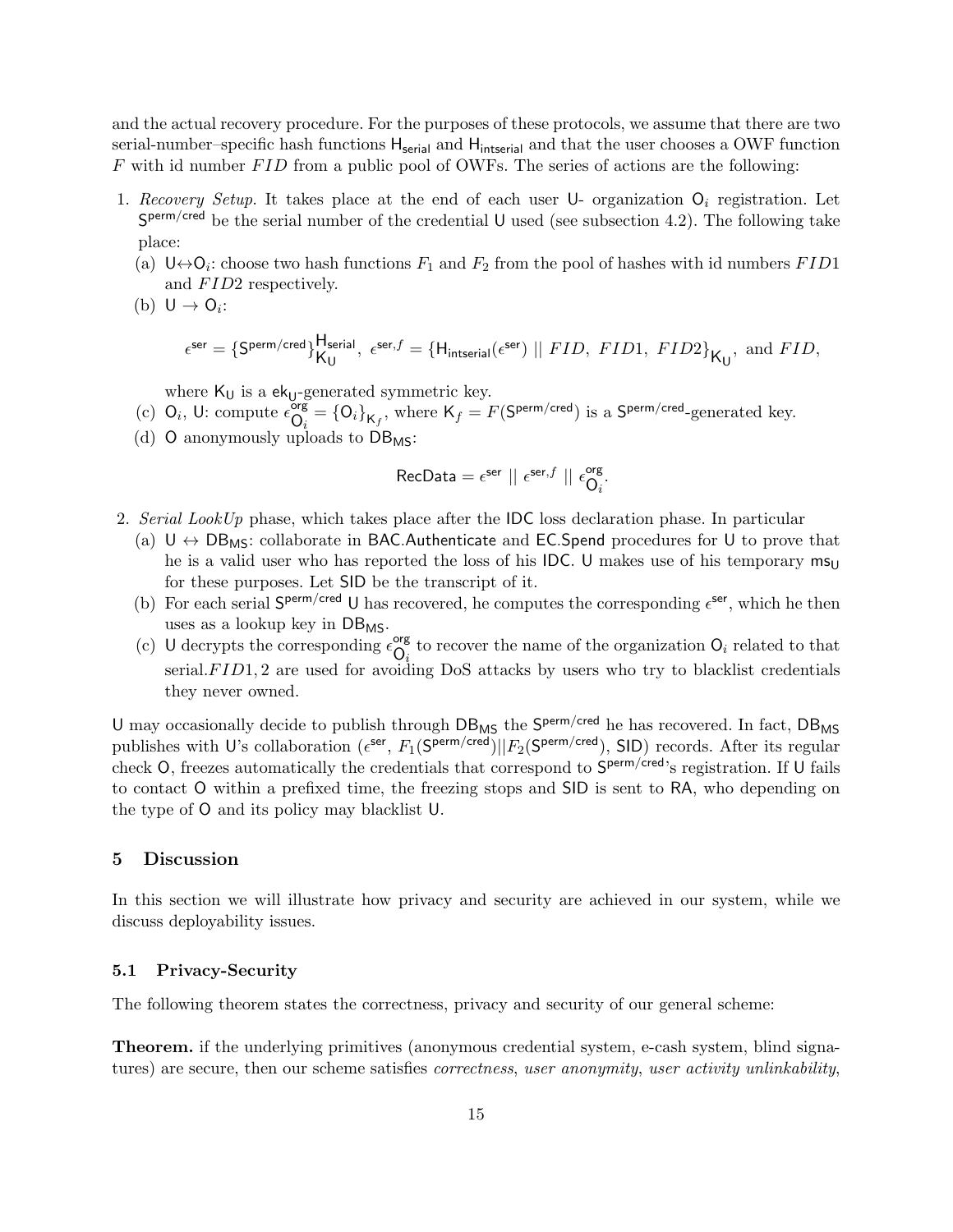credential unforgeability, credential non transferability, mis-authentication resistance, user unframability, forward secrecy and accountability.

We use prove this theorem with the following lemmas.

Lemma 1. If the underlying primitives (anonymous credential system, e-cash system, group signatures) are secure, then our scheme satisfies Correctness.

Lemma 2. If the underlying primitives (blacklistable anonymous credential system, ecash system) are secure, then our scheme satisfies user-anonymity and user-activity unlinkability.

Proof. Let that a user U has registered with the RA and obtained a registration membership regtick and wallets of perm/cred credentials  $W_{11}^{perm/cred}$  $\mathcal{U}$  respectively. In addition, U has obtained a wallet of att-related credentials and has been granted attributes  $att_1, att_2$ . U has also registered to organizations  $\mathsf{O}_1$  and  $\mathsf{O}_2$ , with memberships  $\mathsf{MemPub}^{\mathsf{O}_1}_{\mathsf{U}}$  and  $\mathsf{MemPub}^{\mathsf{O}_2}_{\mathsf{U}}$  respectively.

Anonymity property of the blacklistable anonymous credential and ecash scheme used guarantee that regtick ownership demonstration(SID) and the honest use of  $W_U^{perm/cred}$  will not reveal U's identity, which implies that  $\mathsf{MemPub}^{\mathsf{O}}_U$ s are also unlinkable to U. In a similar way, the *anonymity* property of ecash schemes guarantee that U's identity is not known to att-service, while the same property of group signatures guarantees that demonstration of possession of any of  $\mathsf{att}_1, \mathsf{att}_2$  (Att-Trans) will not be linked to U's identity. User Anonymity in case of card loss is achieved through the blacklistable anonymous credential nature of the temporary registration credentials and the ecash nature of the revocation authorizations.

In a similar way, *unlinkability of user-activity* is satisfied through the unlinkability properties of the underlying ecash and blaclistable anonymous credentilas' schemes.

Lemma 3. If the underlying primitives (blacklistable anonymous credential system, ecash system) are secure, then our scheme satisfies *credential unforgeability, card non transferability* and misauthentication resistance.

Proof. Credential unforgeability is directly satisfied through the *unforgeability* property of the underlying ecash and blacklistable anonymous credential system, while mis-authentication resistance is achieved through the mis-authentication resistance property of the blacklistable anonymous credentials, according to which the transcript of a demonstration of regtick ownership is enough to effectively blacklist a user. Non transferability property is implicitly achieved in our system. In particular, we adopt an "all or nothing" method according to which for a user  $U_1$  to be able to lend his credentials to another user  $U_2$ ,  $U_1$  should reveal his master secret to  $U_2$ , which is a property supported by the underlying ecash schemes used.

Lemma 4. If the underlying primitives (blacklistable anonymous credential system, ecash system) are secure, then our scheme satisfies accountability and user-unframability.

Proof. It is directly achieved through the *Identification of Violators* and exculpubility properties of the anonymous ecash scheme, which guarantee that a user cannot be framed by any other party as, while if a user U uses the same credential twice or uses more that one perm credentials to the same organization, U's identity is revealed.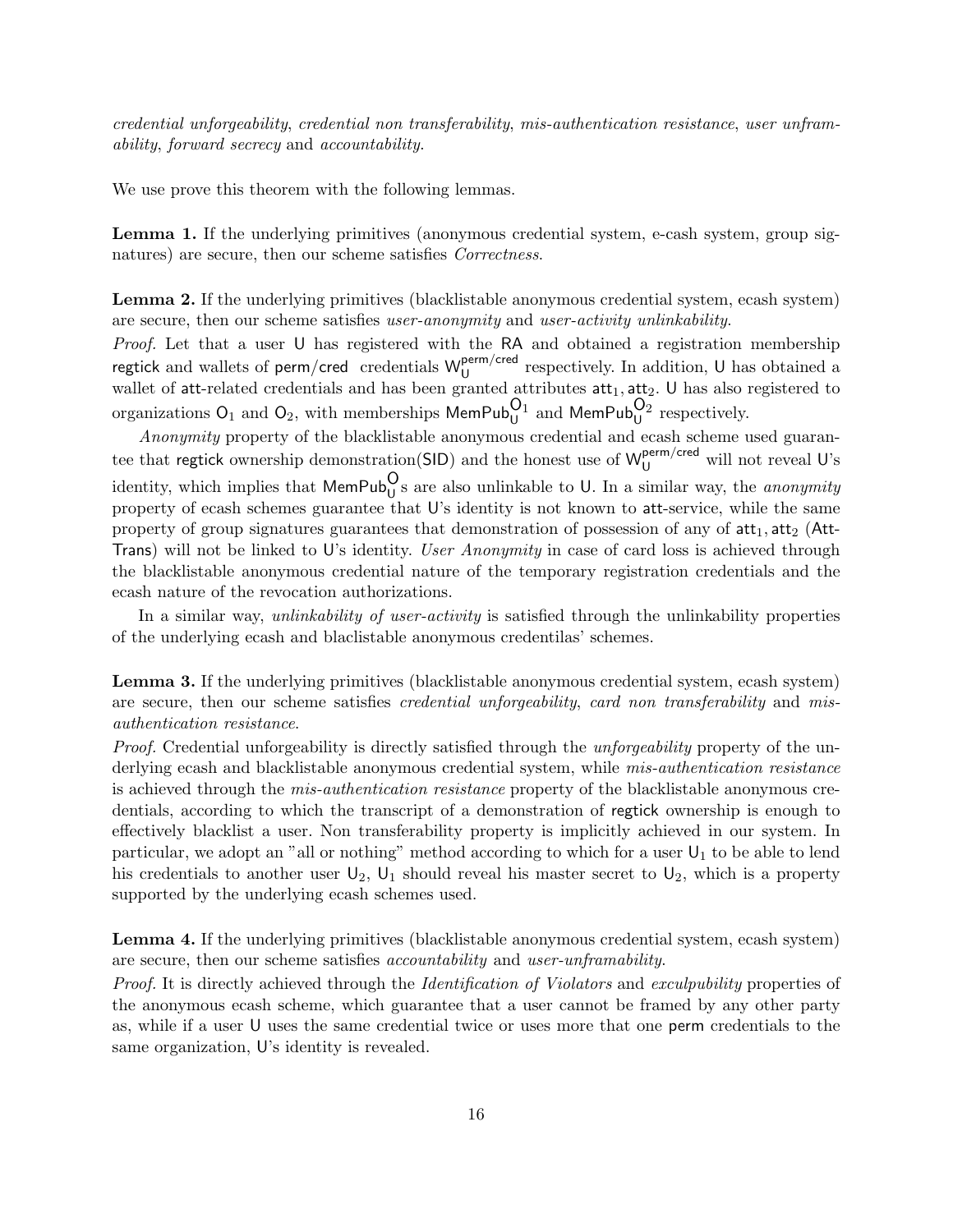Lemma 5. If the underlying primitives (blacklistable anonymous credential system, ecash system) are secure, then our scheme satisfies forward secrecy and resistance to DoS attacks.

Sketch Proof. Accountability and Credential non- transferability provides a degree of protection against DoS attacks at the IDC-registration recovery phase. Users trying to blacklist credential serials of other users, will fail to identify the corresponding organization and FIDs; will thus be reported and blacklisted.

Forward secrecy in case of IDC-loss or compromise has been discussed in the previous section. Because of the anonymity property of ecash (rev-credentials) and anonymous credentials (TempPub), the RA, even when collaborating with organizations or  $DB_{MS}$ , cannot link a particular serial to a user. FID-based user authentication for the temporary serial organization-membership blacklisting does not reveal also any information leakage regarding U.

#### 5.2 Deployability

It consists of applicability and scalability. Regarding applicablity, as shown in previous sections, we have taken in consideration "real world" in our threat model and architecture. Scalability is achieved through (a) the tree-structure of the suggested credential system, and (b) the scalability of the underlying primitives. As demonstrated before, the credential-issuing procedure of each user may be parallelized with a tree, whose root is the user's regtick and whose leaves are attribute or organization credentials. Each organization maintains local blacklists according to its policies and notifies the RA-blacklist when necessary. In this way, user-authentication does not create bottlenecks: for regtick-authentication the user-perceived delay for a blacklist of 1600 entries is 4 seconds [TAKS07]. User-authentication against the global RA-blacklist, i.e., in cases when a user applies for a passport or a visa, does not create a bottleneck either since these procedures currently take much longer than a week. For attribute demonstration, [NF06,CKL05] group signature schemes offer the possibility to prove group-membership in  $O(1)$  time regardless of the size of the group. These schemes also provide the possibility for the attribute service to activate a user's group-membership at a later time from his request without the need of that user to update his card. This is particularly useful in cases of age credentials. In the recovery protocol case, the detection of the credential serials and their blacklisting are done immediately through the secret sharing protocol and the use of the hashes at the  $DB_{MS}$ .

## 6 Related Work

There has been some work indicating the problem of online privacy. Brands [b00] and Camenisch and Lysyanskaya [CL01] were the first to provide a big overview of privacy issues caused by the extended online use of PKI and provided a series of constructions of privacy preserving credentials, tickets and certificates based on blind signatures and zero knowledge proofs. There has been some work on blacklistable anonymous credentials [CL02b,TAKS07,AMO08]. Although the privacy provided in the aforementioned schemes is very strong, they do not refer to systems with multiple operations each requiring a different privacy level.

Centralized identity management systems applying the primitives of  $[BOQCD01]$  have been suggested in the past. In Idemix [cvh02] , Camenisch and Herreweghen developed additional functionality for service providers and credential issuers to configure and enforce resource access control and credential issuing decisions. Higgins  $[F]$ , OpenID [FPVFOGTOIT] and iCard [JLLP03] Foundation are examples offrameworks handling many identities of the same user across different websites.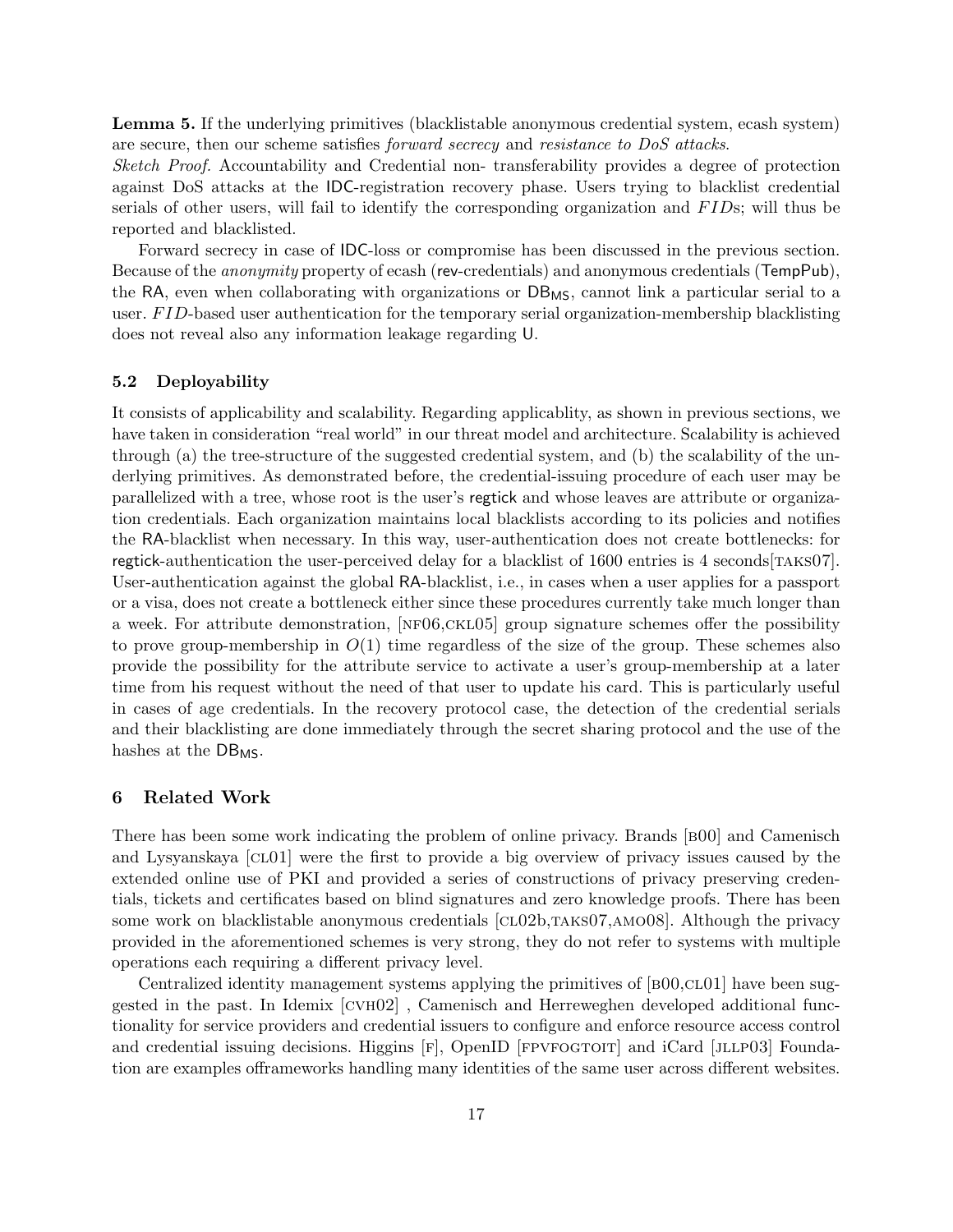The PRIME project [g] is a European initiative for privacy preserving identity management for online commercial interactions. Although the existing work in the field refer to multiple types of user-interactions, they do not provide accountability when the user misbehaves, or consider real world issues deriving from master identity compromise, i.e., the complete recovery of the user's online subscriptions, automatic invalidation of the corresponding compromised credentials, advanced user-authentication to manage these operations etc.

# 7 Conclusion

In this report we presented a centralized, card-based identity management system which addresses many online and offline activities of individuals achieving different levels of privacy. It thus constitutes the core of the system presented in this dissertation. As opposed to most existing credentialbased identity management systems, in our system the card is recoverable: when lost or compromised the card's legal owner may recover its content completely — his master identity and the subscriptions he has obtained through the latter — or even invalidate it. Including the cases of card loss or compromise, this card will protect an honest individuals anonymity when applicable as well as ensure his activity is known only to authorized users.

# References

| [AMO08]                                  | N. Akagi, Y. Manabe, and T. Okamoto. An efficient anonymous credential system. pages 272–286,<br>2008.                                                                                                                                                                                     |
|------------------------------------------|--------------------------------------------------------------------------------------------------------------------------------------------------------------------------------------------------------------------------------------------------------------------------------------------|
| [800]                                    | S. A. Brands. Rethinking public key infrastructures and digital certificates: building in privacy. Cam-<br>bridge, Mass.: MIT Press, 2000.                                                                                                                                                 |
| [ <b>BSZ</b> <sub>05</sub> ]             | M. Bellare, H. Shi, and C. Zhang. Foundations of group signatures: The case of dynamic groups.<br>In Topics in Cryptology - CT-RSA 2005, volume 3376 of Lecture Notes in Computer Science, pages<br>$136-153$ . Springer-Verlag, 2005.                                                     |
| [CHL05]                                  | J. Camenisch, S. Hohenberger, and A. Lysyanskaya. Compact e-cash. In Advances in Cryptology -<br>EUROCRYPT 2005, volume 3494 of Lecture Notes in Computer Science, pages 302–321. Springer-<br>Verlag, 2005.                                                                               |
| [ <b>CKL</b> 05]                         | E. Y. Choi, H.-J. Kim, and D. H. Lee. Efficient member revocation in group signature schemes. In<br>$TrustBus$ , pages 195–205, 2005.                                                                                                                                                      |
| [CL01]                                   | J. Camenisch and A. Lysyanskaya. An efficient system for non-transferable anonymous credentials<br>with optional anonymity revocation. In Advances in Cryptology - EUROCRYPT 2001, volume 2045<br>of Lecture Notes in Computer Science, pages 93–118. Springer-Verlag, 2001.               |
| [CL02a]                                  | J. Camenisch and A. Lysyanskaya. A signature scheme with efficient protocols. In International Con-<br>ference on Security in Communication Networks - SCN, volume 2576 of Lecture Notes in Computer<br><i>Science</i> , pages 268–289. Springer Verlag, 2002.                             |
| [CL02b]                                  | J. Camenisch and A. Lysyanskaya. Dynamic accumulators and application to efficient revocation of<br>anonymous credentials. In CRYPTO '02: Proceedings of the 22nd Annual International Cryptology<br>Conference on Advances in Cryptology, pages 61–76, London, UK, 2002. Springer-Verlag. |
| $\left[\cos 97\right]$                   | J. Camenisch and M. Stadler. Effcient group signature schemes for large groups. In Advances in<br>$Cryptography - CRYPTO$ '97, volume 1296 of Lecture Notes in Computer Science, pages 410–424.<br>Springer-Verlag, 1997.                                                                  |
| [ <b>CV</b> <sub>H</sub> <sub>02</sub> ] | J. Camenisch and E. Van Herreweghen. Design and implementation of the idemix anonymous creden-<br>tial system. In CCS '02: Proceedings of the 9th ACM conference on Computer and communications<br>security, pages 21-30, New York, NY, USA, 2002. ACM.                                    |
| $\lceil \mathbf{F} \rceil$               | T. E. Foundation. Higgins: Open source identity framework.                                                                                                                                                                                                                                 |
| [FPVFOGTOIT]                             | O. Foundation and I. C. F. publish vision for open government through open identity technologies.<br>Openid foundation.                                                                                                                                                                    |
| $[\mathrm{G}]$                           | P. R. Group. Prime project.                                                                                                                                                                                                                                                                |